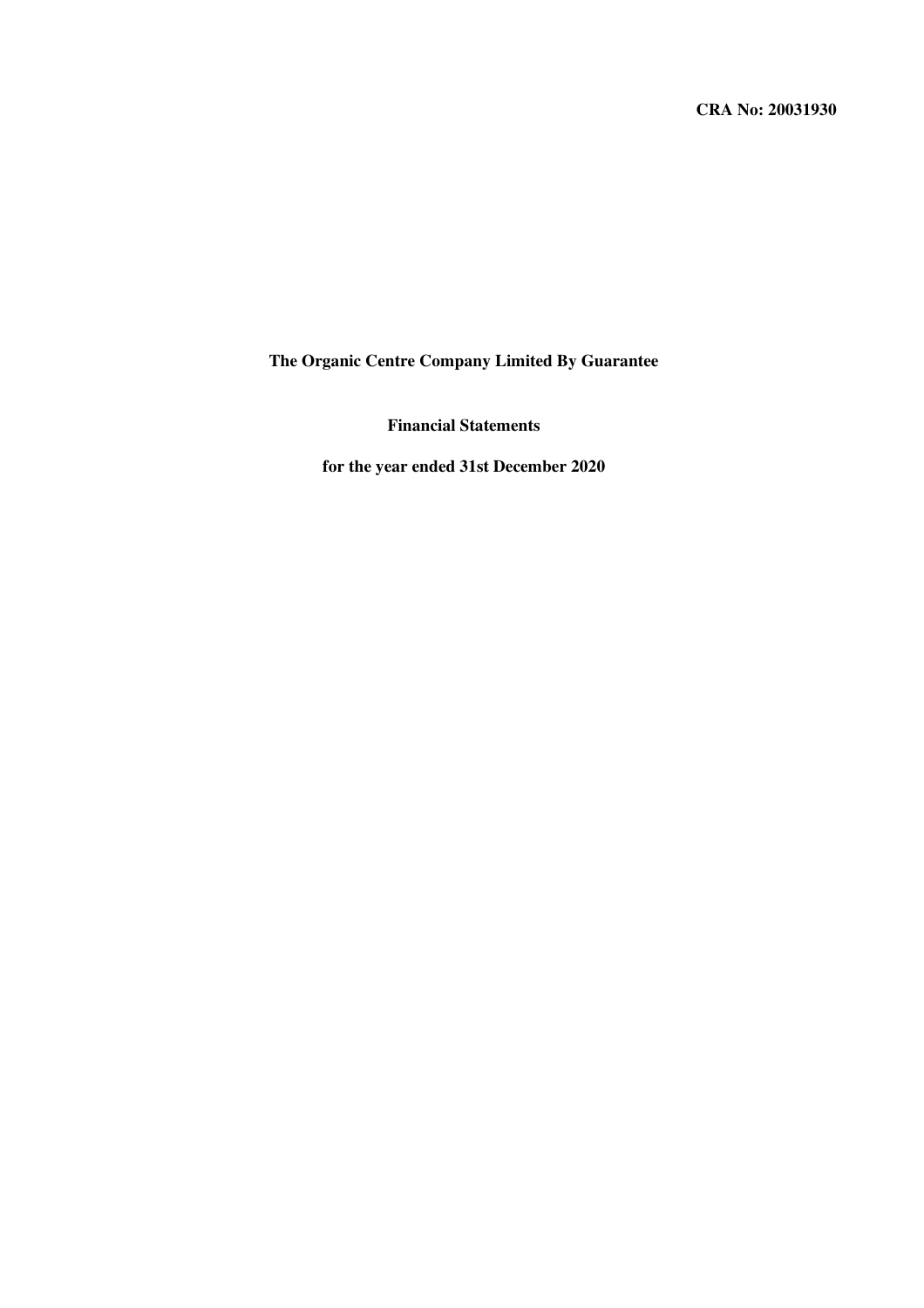# **The Organic Centre Company Limited By Guarantee (A Company Limited by Guarantee and not having a Share Capital)**

## **Contents**

|                                             | Page      |
|---------------------------------------------|-----------|
| Directors and other information             | 1         |
| Directors' report                           | $2 - 5$   |
| Statement of directors' responsibilities    | 6         |
| Independent Auditors' report to the members | $7 - 10$  |
| Income and expenditure account              | 11        |
| <b>Balance</b> sheet                        | 12        |
| Notes to the financial statements           | $13 - 26$ |
| Including statement of accounting policies  |           |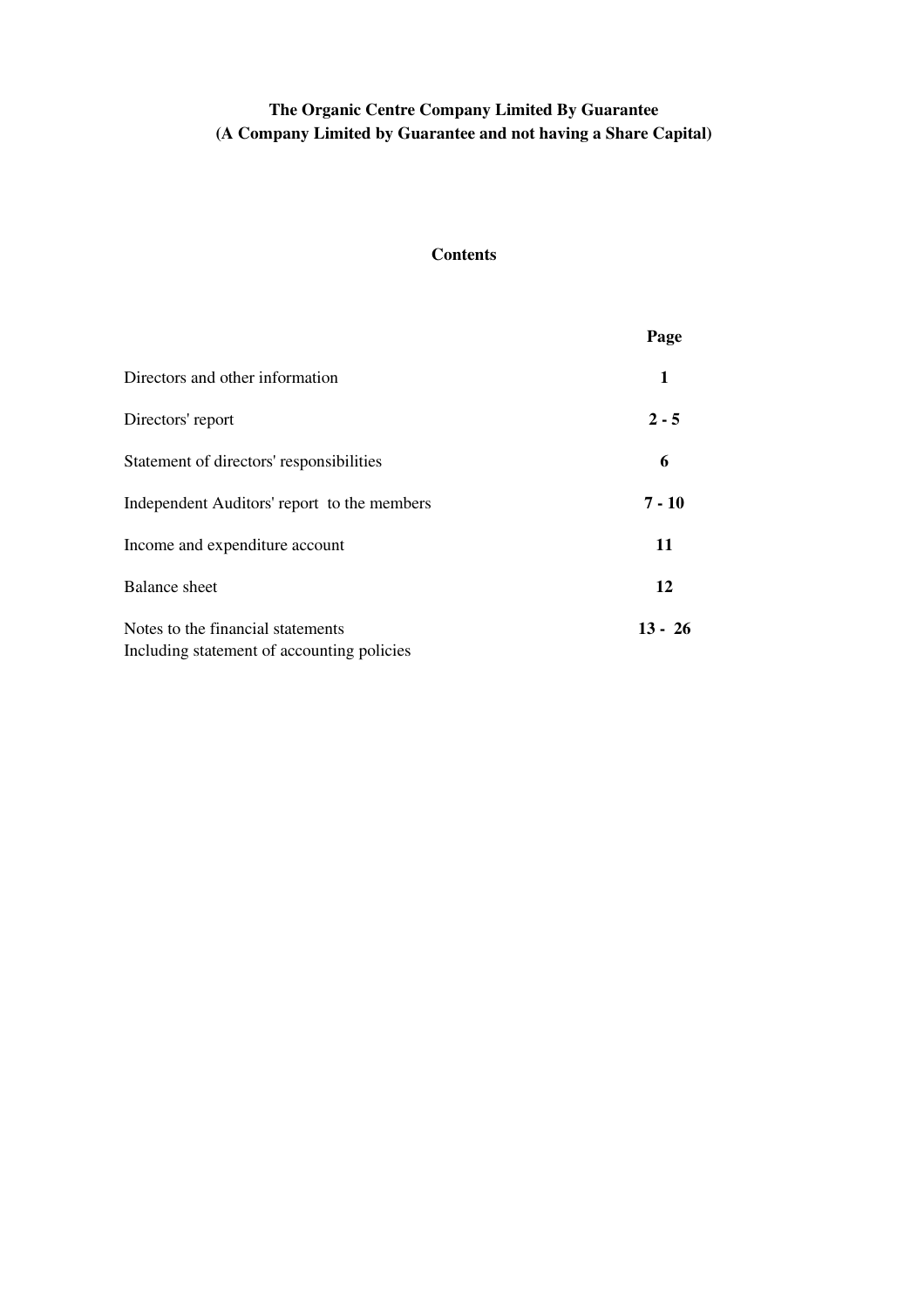# **The Organic Centre Company Limited By Guarantee (A Company Limited by Guarantee and not having a Share Capital)**

## **Directors and other information**

| <b>Directors</b>        | Gearoid Mac Eochaidh<br>Eugene Fox<br>Anne Rhatigan<br><b>Brian Smyth</b><br>Philip Rooney<br>Aidan Gillan (resigned 6th April 2021)<br>Oscar Phoenix (appointed 6th April 2021)<br>Ray Sheerin (appointed 6th April 2021)<br>Maria Cullen (appointed 6th April 2021)<br>Dennis Hawke (appointed 6th April 2021) |
|-------------------------|------------------------------------------------------------------------------------------------------------------------------------------------------------------------------------------------------------------------------------------------------------------------------------------------------------------|
| Secretary               | Eugene Fox                                                                                                                                                                                                                                                                                                       |
| Company number          | 233736                                                                                                                                                                                                                                                                                                           |
| Registered office       | Sraud<br>Rossinver<br>Co Leitrim                                                                                                                                                                                                                                                                                 |
| <b>Auditors</b>         | Gilheany & Co<br>1 Landmark Court<br>Carrick on Shannon<br>Co Leitrim                                                                                                                                                                                                                                            |
| <b>Business address</b> | Rossinver<br>Co Leitrim                                                                                                                                                                                                                                                                                          |
| <b>Bankers</b>          | <b>Ulster Bank Ltd</b><br>Manorhamilton<br>Co Leitrim                                                                                                                                                                                                                                                            |
| Solicitors              | Walter P Toolan & Sons<br>Ballinamore<br>Co Leitrim                                                                                                                                                                                                                                                              |
| Charity number          | <b>CHY 11547</b>                                                                                                                                                                                                                                                                                                 |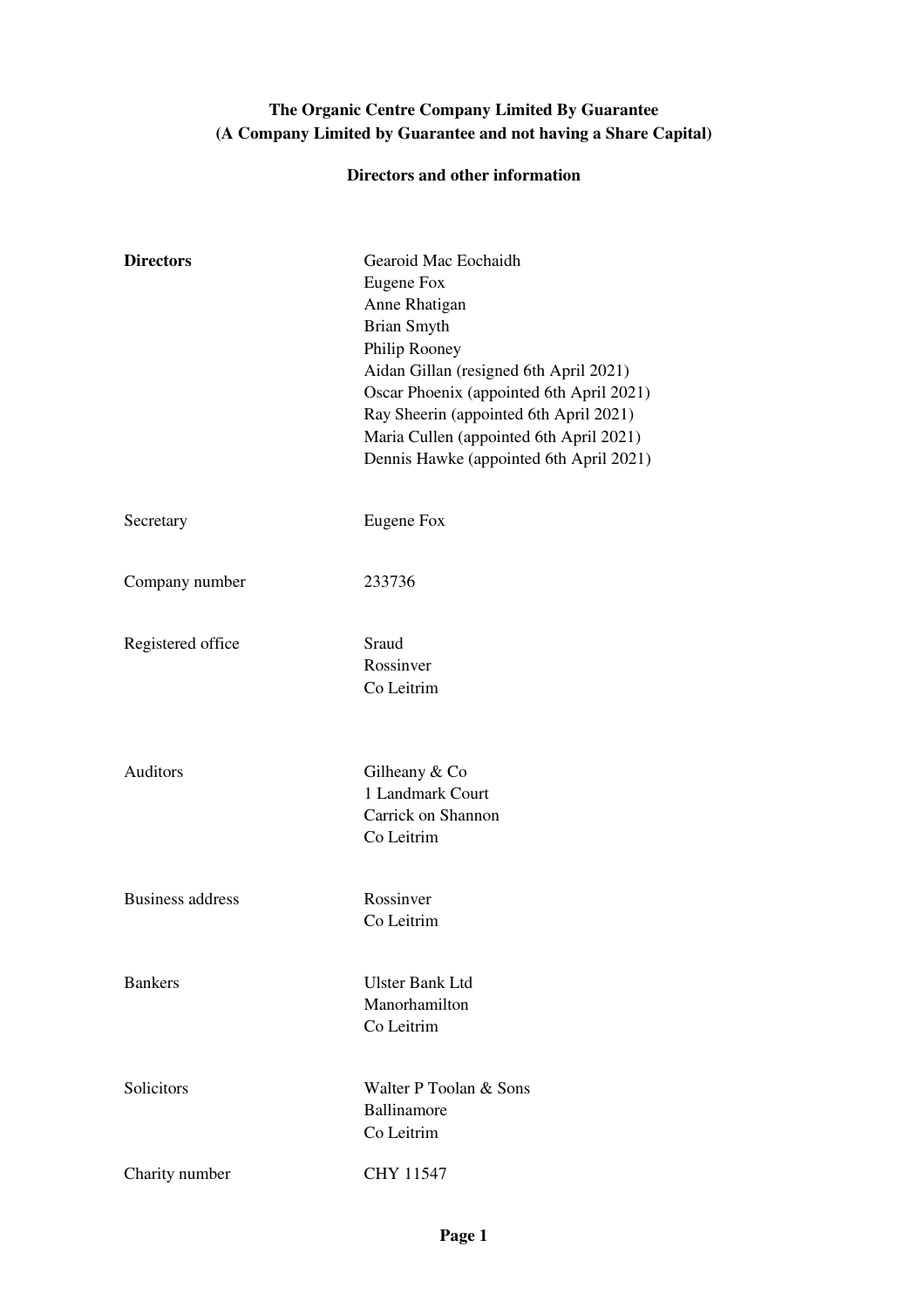The Directors present their report and the audited financial statements for the year ended 31 December 2020.

### **Structure, Governance and Management**

#### Governing Document

The organisation is a company limited by guarantee with charitable status, incorporated on 27th May, 1995 and registered as a charity on 26th January, 1996. The company was established under a Memorandum of Association and is governed under its Constitution.

### Recruitment and Appointment of Management Committee

Under the requirements of the Consitution one third of the members of the Management Committee who have the longest service retire from office at each AGM but are eligible for re-election if so deemed.

### Directors Induction and Training

New directors receive induction into the organisation from managers and from existing board members. Training opportunities in, eg governance and charity law are made available to directors by management as they arise.

#### Risk Management

The Management Committee has conducted a review of the major risks to which the company is exposed. A risk register has been established and is updated at least annually. Where appropriate, systems or procedures have been established to mitigate the risks the company faces. Significant external risks to funding have led to the development of a strategic plan which will allow for the diversification of funding and activities. Internal control risks are minimised by the implementation of procedures for authorisation of all transactions and projects. These procedures are periodically reviewed to ensure that they continue to meet the needs of the company.

### Organisational Structure

The Organic Centre Company Limited By Guarantee has a Management Committee who meet quarterly and are responsible for the strategic direction and policy of the company. At present the Committee has nine members from a variety of professional backgrounds relevant to the work of the company.

A scheme of delegation is in place and day to day responsibility for the provision of the service rest with the chairman of the Board along with the General Manager, the Marketing Co-ordinator and Head of Accounts. The Chairman of the Board is responsible for ensuring that the company delivers the services specified and that key performance indicators are met.

### **Objectives and Activities**

The company's objectives and principal activities are to:

- Provide training and education in relation to organic gardening, horticulture and sustainable living.
- Sell tradeable goods and services.

### **Achievements and Performance**

The main areas of activity are the promotion of organic gardening, horticulture and a sustainable lifestyle. In 2020, the organisation continued to accomplish its goals in relation to its QQI Level 5 Organic Horticulture Training Course, its commitment to quality weekday and weekend training courses and its engagement with the local community through a variety of programmes.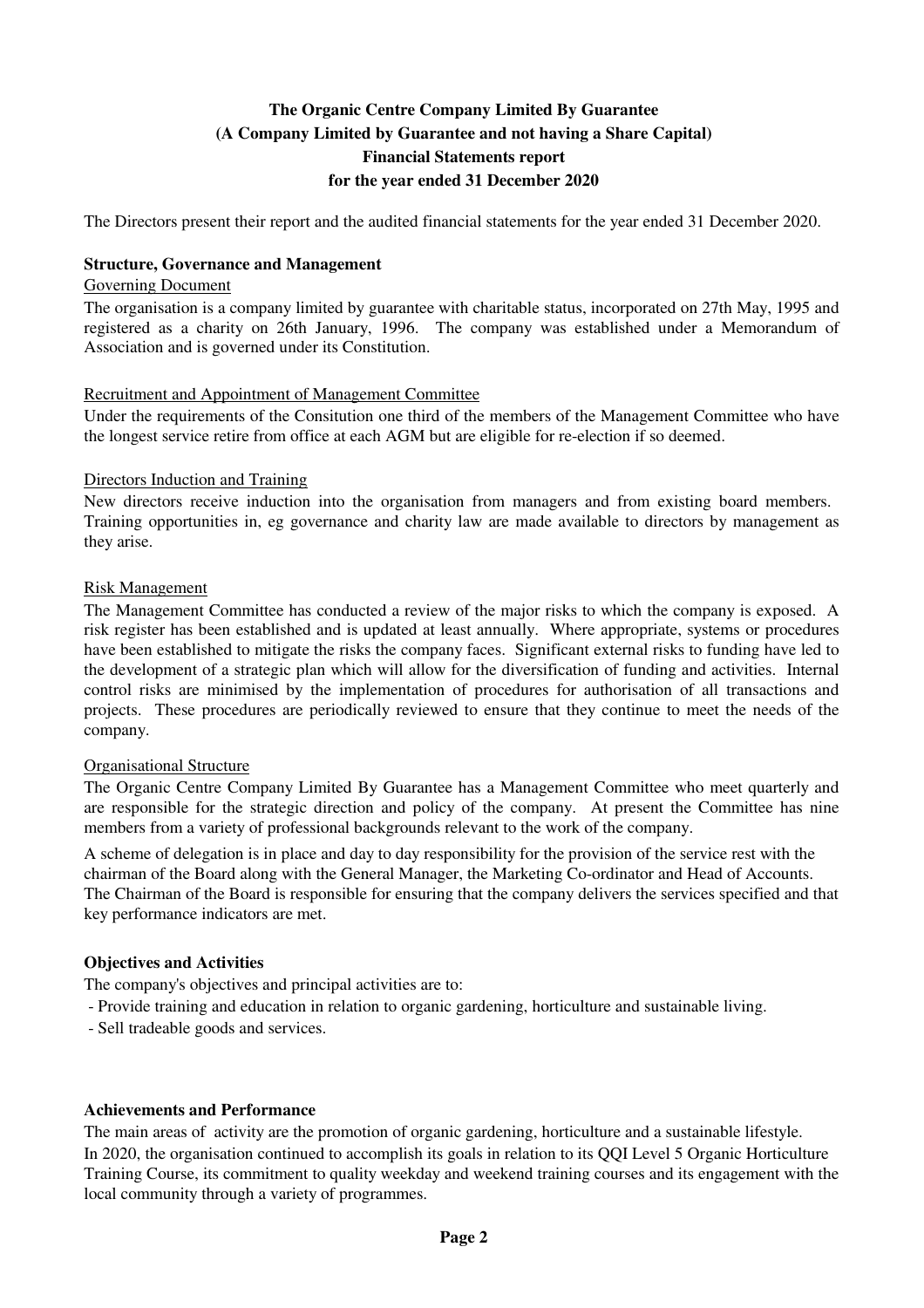.................... continued

The company performed as well as its resources would allow in attempting to fulfil its commercial objectives for the year. A comprehensive strategic planning process was successfully undertaken to position the organisation effectively to cope with the challenges of 2021.

### **Financial Review**

Against the backdrop of limited resources and insecurities over funding, it has continued to be difficult to plan and develop services. The company has incurred a trading profit of  $\epsilon$ 33,367 over the year.

#### **Principal Funding Sources**

Aside from the income generated by the company's trading activities, the principal funding sources for the company are currently by way of "grant income" from POBAL - Community Services Programme / Department of Rural & Comminity Development, Mayo Sligo Leitrim ETB and Irish Environmental Network ( Department of Environment, Community and Local Government).

#### **Accounting records**

The measures taken by the directors to ensure compliance with the requirements of Section 281 to 285 of the Companies Act 2014, regarding proper accounting records are the implementation of necessary policies and procedures for recording transactions, the employment of competent accounting personnel with appropriate expertise and the provision of adequate resources to the financial function. The accounting records of the company are maintained at the Registered Office.

### **Events after the Reporting Period/Subsequent events**

As with all companies at this time, Covid 19 has impacted on the company and we have re-evaluated plans for the year ahead. We continue to increase our online sales and have re-developed the website to allow for this. We have introduced new services such as conducting tutorials on line. We are re-drafting our strategic plan and reviewing the financial position regularly.

#### **Going Concern (management assessment)**

Our online shop has supported us financially through the early part of the crisis. Our main funders POBAL and ETB continue support for the organisation and we plan to increase income through the development of our online services and the website. We are focused on safeguarding the reduction in our level of debt and this work will continue for the remainder of this year and beyond, including cost-cutting measures.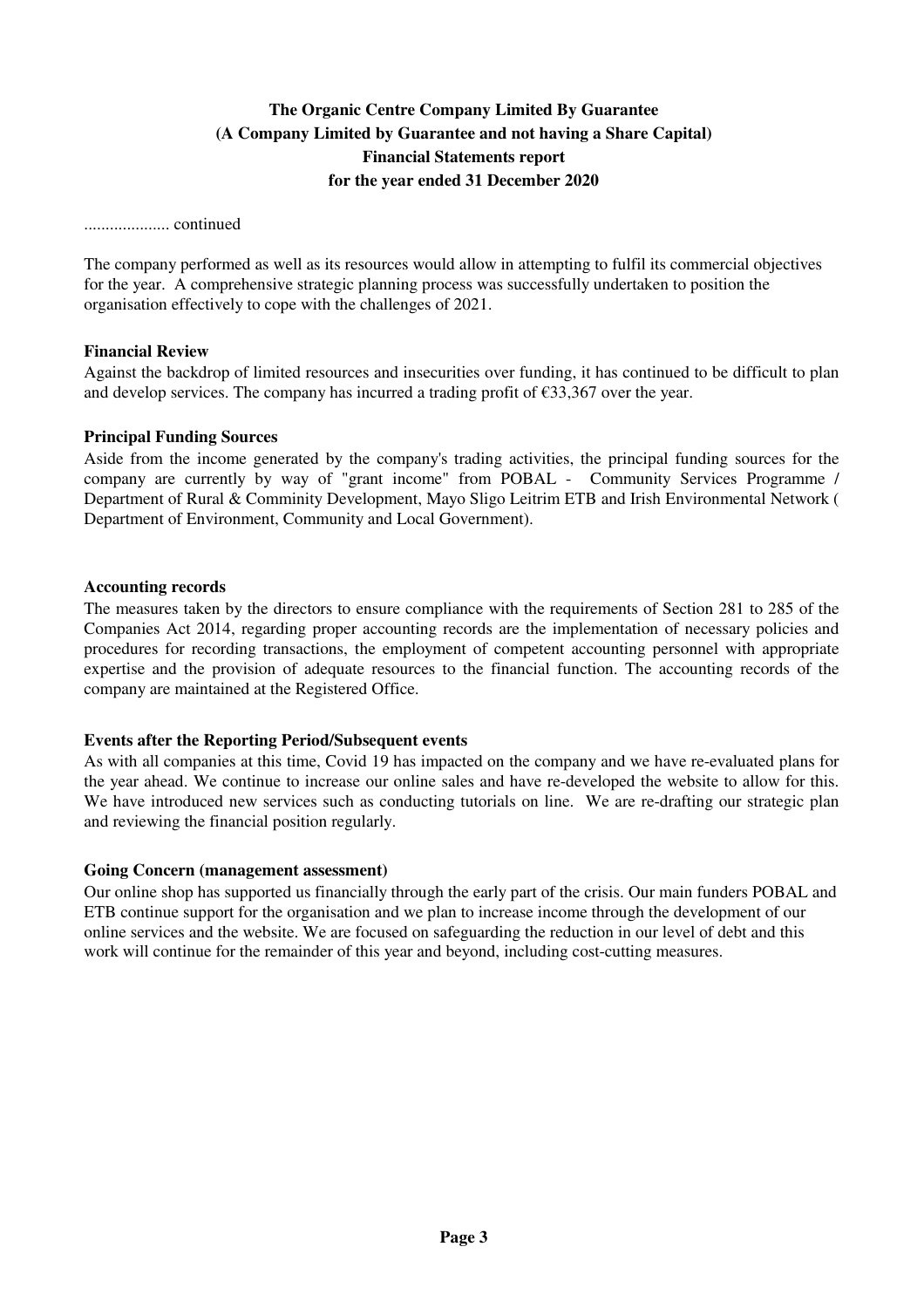.................... continued

### **Going Forward**

Management have assessed the company's position in relation to Covid 19 and have made changes to our strategic plan for the next two years. The crisis has impacted on some services, particularly weekend courses, but the Organic Centre remains a local hub for education, learning, slow tourism and employment through its CE, Tus and RSS schemes. Our on-site shop supports the local economy. The centre plays an important part in providing employment in this rural community and our staff are from the local area. With heightened awareness on the environment, and conservation, and an increased interest in self-sufficiency and gardening due to Covid 19 crisis, The Organic Centre is ideally placed as a centre of excellence, with a local, regional  $\&$ national remit.

Following the initial phase of the crisis, The Organic Centre has identified the following areas of work for going forward and bringing about the long-term goals we wish to achieve:

- o Development of The Organic Centre as a centre of excellence
- o Development of a range of research & evidence-based policy solutions
- o Advocacy & Campaigning at all levels
- o Developing and maintaining strategic alliances
- o Communication & Awareness raising

#### **Produce Sales**

We have maintained production throughout the Crisis and have reached production targets for the period. We developed a delivery service for produce and plants during the crisis. Sales of produce are reduced, because some outlets have been closed, but outdoor Markets have re-opened, with our stall being successful and popular. We have also conducted market research via Social media and are at the start of the process for developing a box scheme for all produce.

### **Volunteering**

We have had a swell of interest in volunteering at the Centre as a result of the crisis and this has been well received. We plan to increase volunteering at the Centre over the next year.

### **Tourism**

We are following re-opening guidelines issued by Failte Ireland and supported by them. At this point in time, we have reopened parts of the site and have all the necessary safeguards in place to protect staff, volunteers and visitors.

### **Community work**

Our Community Gardeners' group is currently on hold, as is our Parents and Toddlers group - we are in contact with the supervisors from both groups and are developing a return plan with them. Financial losses in relation to this work have been minimal. We have increased community-based work in other areas, supported by Leitrim County Council.

### **Development of high-quality research & evidence-based policy solutions**

The crisis highlights the need for more research and awareness about food sovereignty and sustainability, and over the next 2-3 years The Organic Centre will develop its role as a focal point and resource for the growing body of research in the field of environmental sustainability & climate change.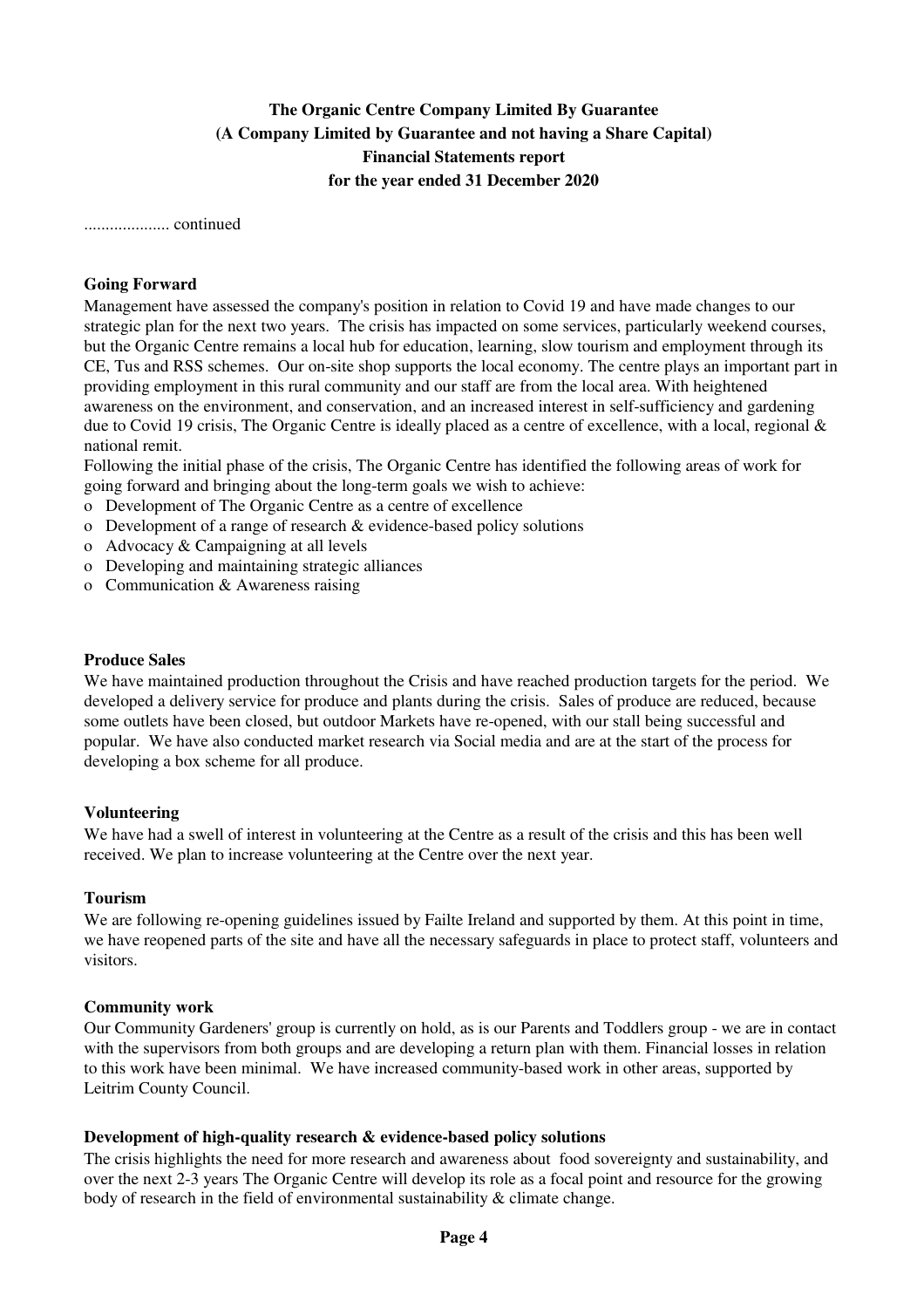.................... continued

#### **Advocacy & Campaigning at all levels**

The Organic Centre will continue its work to influence, inform and campaign for change at national and international levels. We will promote equality of opportunity and protect human rights, challenge outdated policies and promote organic growing, environmental protection and biodiversity in all aspects of our work. As part of the Irish Environmental Network, we are currently focused on campaigns to ensure a fair return following the Covid 19 crisis, current areas for campaign work are: New Green Deal; Agricultural policy and COVID-19 and a green recovery

#### **Developing and maintaining strategic alliances**

Following the early stages of the crisis, we will continue to build strategic links and alliances with others in order to strengthen overall capacity for creating change. We will continue to improve our partnership work with communities being affected by climate change. We will also ensure that, as far as possible our Board reflects and includes representatives with the skills and experience to ensure partnership development. Throughout the initial stages of the crisis we have focused on local communities and families and this work will be developed.

#### **Communication & Awareness raising**

We undertake awareness raising and encourage inclusive public debate about climate change; providing information on organic growing, healthy eating, environmental protection, and biodiversity loss.

#### **Research and Development**

The company did not engage in any research and development activity during the year.

### **Relevant audit information**

In the case of each of the persons who are directors at the time this report is approved in accordance with section 332 of Companies Act 2014:

 - so far as each director is aware, there is no relevant audit information of which the company's statutory auditors are unaware, and

 - each director has taken all the steps that he or she ought to have taken as a director in order to make himself or herself aware of any relevant audit information and to establish that the company's statutory auditors are aware of that information.

#### **Auditors**

In accordance with Sections  $383(2)$  of the Companies Act 2014, the auditors Gilheany & Co, have indicated their willingness to continue in office.

This report was approved by the Board on 22/07/2021 and signed on its behalf by

**......................... .........................**

**Director Director**

**Eugene Fox Gearoid Mac Eochaidh**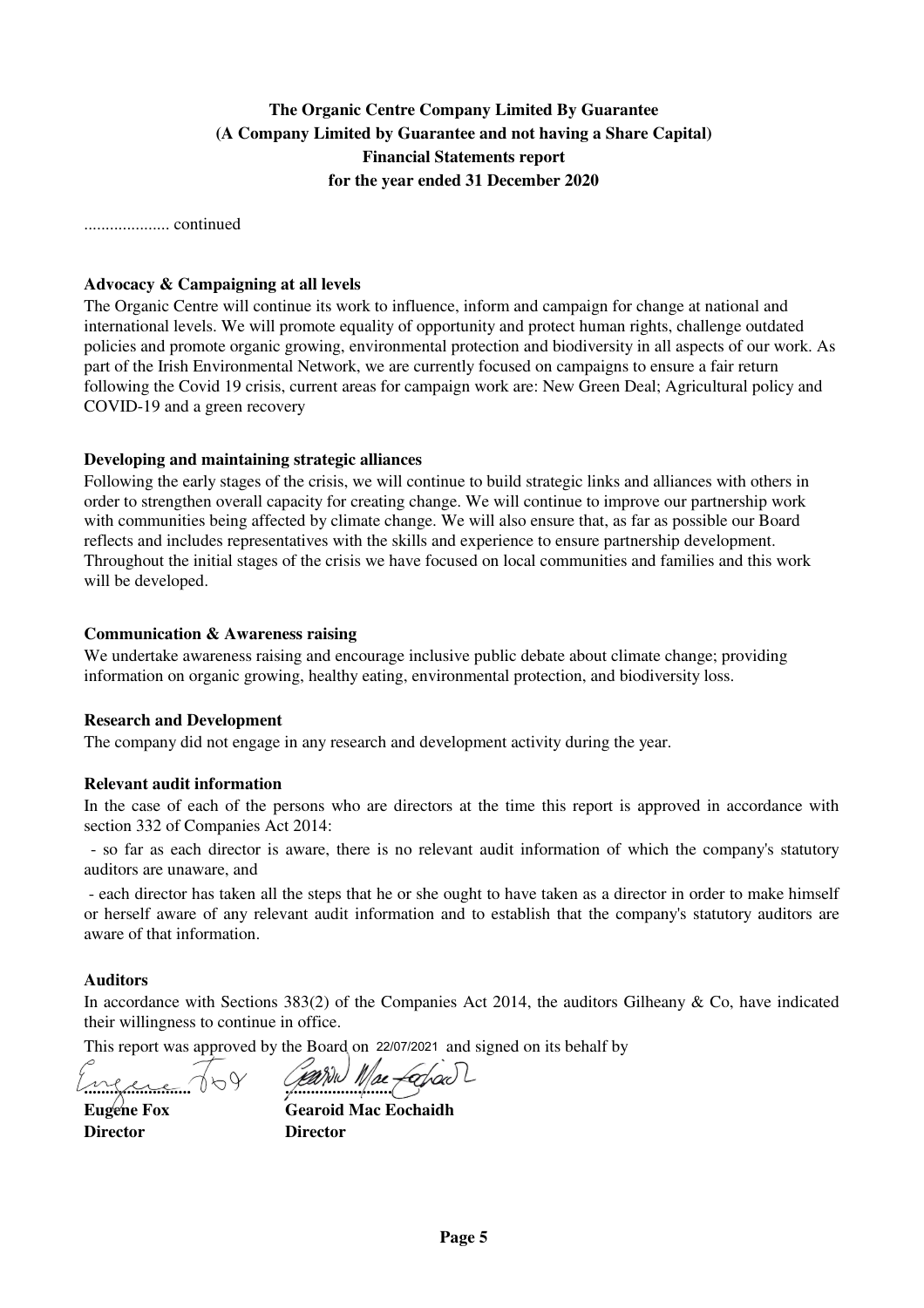## **THE ORGANIC CENTRE COMPANY LIMITED BY GUARANTEE Directors responsibilities statement**

The directors are responsible for preparing the directors report and the financial statements in accordance with applicable Irish law and regulations.

Irish company law requires the directors to prepare financial statements for each financial year. Under the law, the directors have elected to prepare the financial statements in accordance with the Companies Act 2014 and FRS 102 "The Financial Reporting Standard applicable in the UK and Republic of Ireland" issued by the Financial Reporting Council, and promulgated by the Institute of Chartered Accountants in Ireland. In applying FRS 102, the directors have opted to avail of the disclosure exemptions as set out in Section 1A of FRS 102. The directors have done so on the basis that the company qualifies as a small company in accordance with section 280A of the Companies Act 2014 and therefore is entitled to prepare the financial statements in accordance with the small companies regime.

Under company law, the directors must not approve the financial statements unless they are satisfied that they give a true and fair view of the assets, liabilities and financial position of the company as at the financial year end date and of the profit or loss of the company for the year and otherwise comply with the Companies Act 2014.

In preparing these financial statements, the directors are required to:

- select suitable accounting policies and then apply them consistently;
- make judgments and accounting estimates that are reasonable and prudent
- state whether the financial statements have been prepared in accordance with applicable accounting standards, identify those standards, and note the effect and the reasons for any material departure from those standards
- prepare the financial statements on the going concern basis unless it is inappropriate to presume that the company will continue in business.

The directors are responsible for ensuring that the company keeps or causes to be kept adequate accounting records which correctly explain and record the transactions of the company, enable at any time the assets, liabilities, financial position and profit or loss of the company to be determined with reasonable accuracy, enable them to ensure that the financial statements and directors report comply with the Companies Act 2014 and enable the financial statements to be audited. They are also responsible for safeguarding the assets of the company and hence for taking reasonable steps for the prevention and detection of fraud and other irregularities.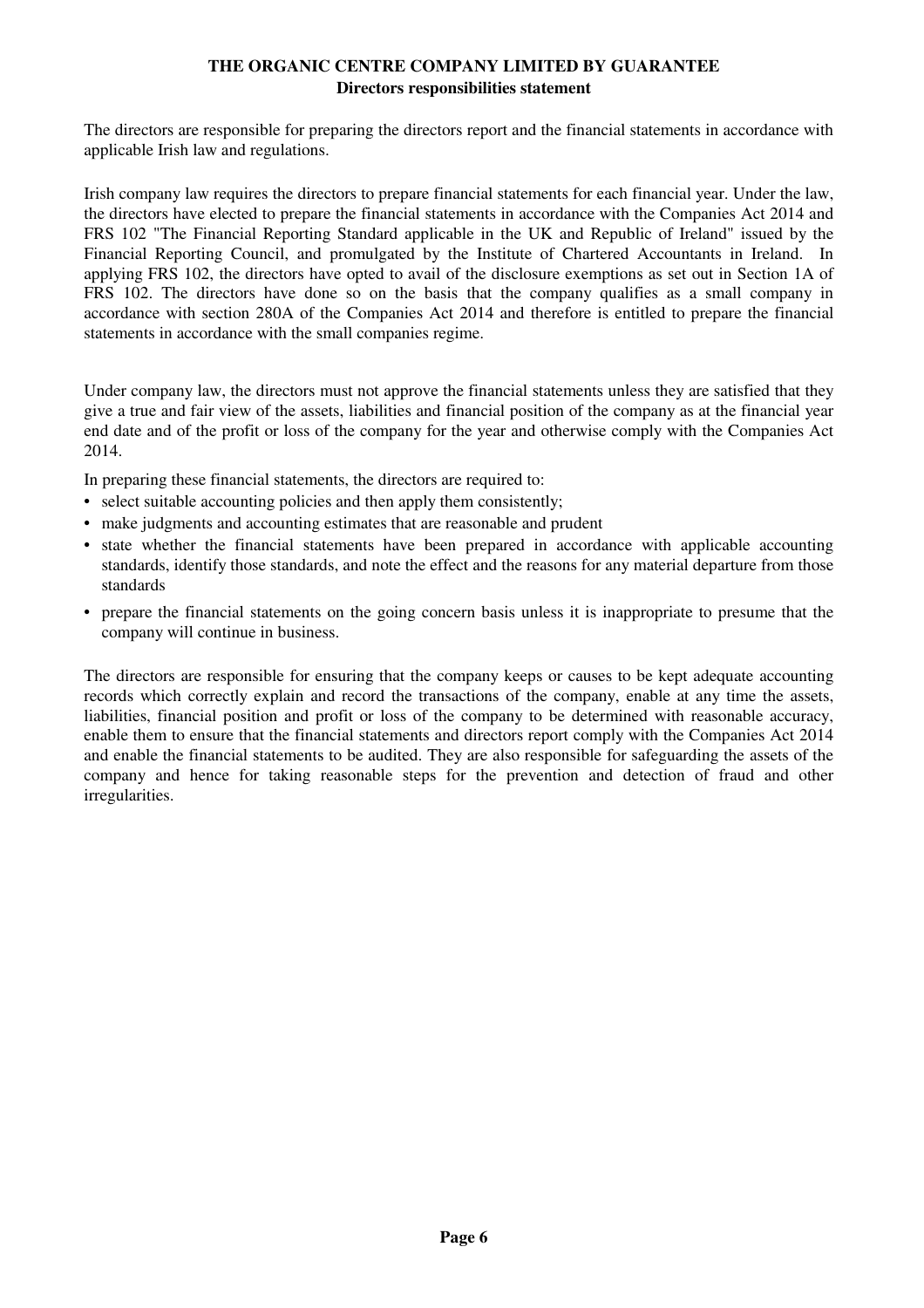### **Independent auditor's report to the members of The Organic Centre Company Limited By Guarantee**

### **Report on the audit of the financial statements**

### **Opinion**

We have audited the financial statements of The Organic Centre Company Limited by Guarantee for the year ended 31 December 2020 which comprise the profit and loss account, balance sheet and related notes. The relevant financial reporting framework that has been applied in their preparation is the Companies Act 2014 and FRS 102 "The Financial Reporting Standard applicable in the UK and Republic of Ireland" issued by the Financial Reporting Council and promulgated by the Institute of Chartered Accountants in Ireland.

In our opinion the financial statements:

 - give a true and fair view of the assets, liabilities and financial position of the company as at 31st December 2020 and of its profit for the year then ended;

 - have been properly prepared in accordance with FRS 102 the Financial Standard applicable in the UK and Republic of Ireland; and

 - have been properly prepared in accordance with the relevant reporting framework and, in particular the requirements of the Companies Act 2014.

### **Basis of opinion**

We conducted our audit in accordance with International Standards on Auditing (Ireland) (ISAs (Ireland)) and applicable law. Our responsibilities under those standards are further described below in the Auditor's Responsibilities for the Audit of the Financial Statements section of our report. We are independent of the Company in accordance with ethical requirements that are relevant to our audit of financial statements in Ireland, including the Ethical Standard issued by the Irish Auditing and Accounting Supervisory Authority (IAASA), and we have fulfilled our other ethical responsibilities in accordance with these requirements.

We believe that the audit evidence we have obtained is sufficient and appropriate to provide a basis for our opinion.

### **Emphasis of matter**

In forming our opinion, which is not qualified, we have considered the adequacy of the disclosures made in note 2 to the financial statements concerning the company's ability to continue as a going concern. The company incurred a net profit of  $\epsilon$ 33,367 during the year ended 31st December 2020 and despite losses in 2018 & 2019 the company had a positive net asset position at this date. These conditions' along with the other matters explained in note 2 to the financial statements, indicated the existence of a material uncertainty which may cast doubt about the company's ability to continue as a going concern. The financial statements do not include the adjustments that would result if the company was unable to continue as a going concern.

### **Conclusions relating to going concern**

We have nothing to report in respect of the following matters in relation to which ISAs (Ireland) require us to report to you where:

- the directors' use of the going concern basis of accounting in the preparation of the financial statements is not appropriate: or
- the directors have not disclosed in the financial statements any identified material uncertainties that may cast significant doubt about the Company's ability to continue to adopt the going concern basis of accounting for a period of at least twelve months from the date when the financial statements are authorised for issue.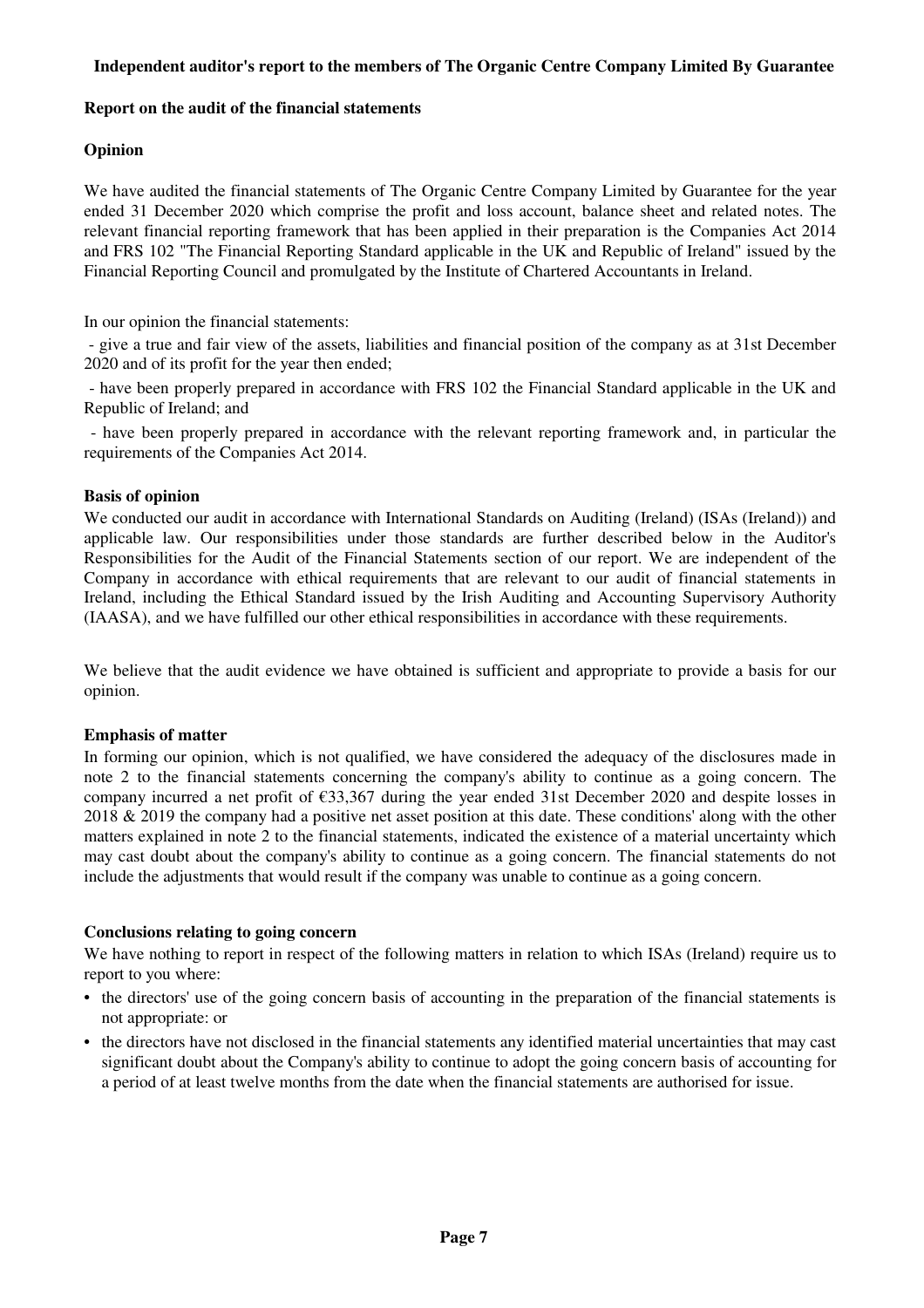### **Other information**

The directors are responsible for the other information. The other information comprises the information included in the director's report other than the financial statements and our auditor's report thereon. Our opinion on the financial statements does not cover the other information and, except to the extent otherwise explicitly stated in our report, we do not express any form of assurance conclusion thereon.

In connection with our audit of the financial statements, our responsibility is to read the other information and, in doing so, consider whether the other information is materially inconsistent with the financial statements or our knowledge obtained in the audit, or otherwise appears to be materially misstated. If we identify such material inconsistencies or apparent material misstatement's, we are required to determine whether there is a material misstatement in the financial statements or a material misstatement of the other information. If, based on the work we have performed, we conclude that there is a material misstatement of this other information, we are required to report that fact.

We have nothing to report in this regard.

### **Opinions in other matters prescribed by the Companies Act 2014**

Based solely on the work undertaken in the course of the audit, we report that:

- in our opinion, the information given in the directors' report is consistent with the financial statements; and
- in our opinion, the directors' report has been prepared in accordance with the Companies Act 2014

We have obtained all the information and explanations which we consider necessary for the purpose of our audit.

In our opinion the accounting records of the Company were sufficient to permit the financial statements to be readily and properly audited, and financial statements are in agreement with the accounting records.

### **Matters on which we are required to report by exception**

Based on the knowledge and understanding of the Company and its environment obtained in the course of the audit, we have not identified any material misstatement's in the directors' report.

The Companies Act 2014 requires us to report to you if, in our opinion, the disclosures of directors' remuneration and transactions required by sections 305 to 312 of the Act are not made. We have nothing to report in this regard.

### **Respective responsibilities**

### *Responsibilities of director for the financial statements*

As explained more fully in the directors responsibilities statement set out on page 5, the directors are responsible for the preparation of the financial statements and for being satisfied that they give a true and fair view and for such internal controls as they determine is necessary to enable the preparation of financial statements that are free from material misstatement, whether due to fraud or error.

In preparing the financial statements, the directors are responsible for assessing the Company's ability to continue as going concerns, disclosing, as applicable, matters related to going concern and using the going concern basis as accounting unless management either intends to liquidate the Company or to cease operations, or has no realistic alternative but to do so.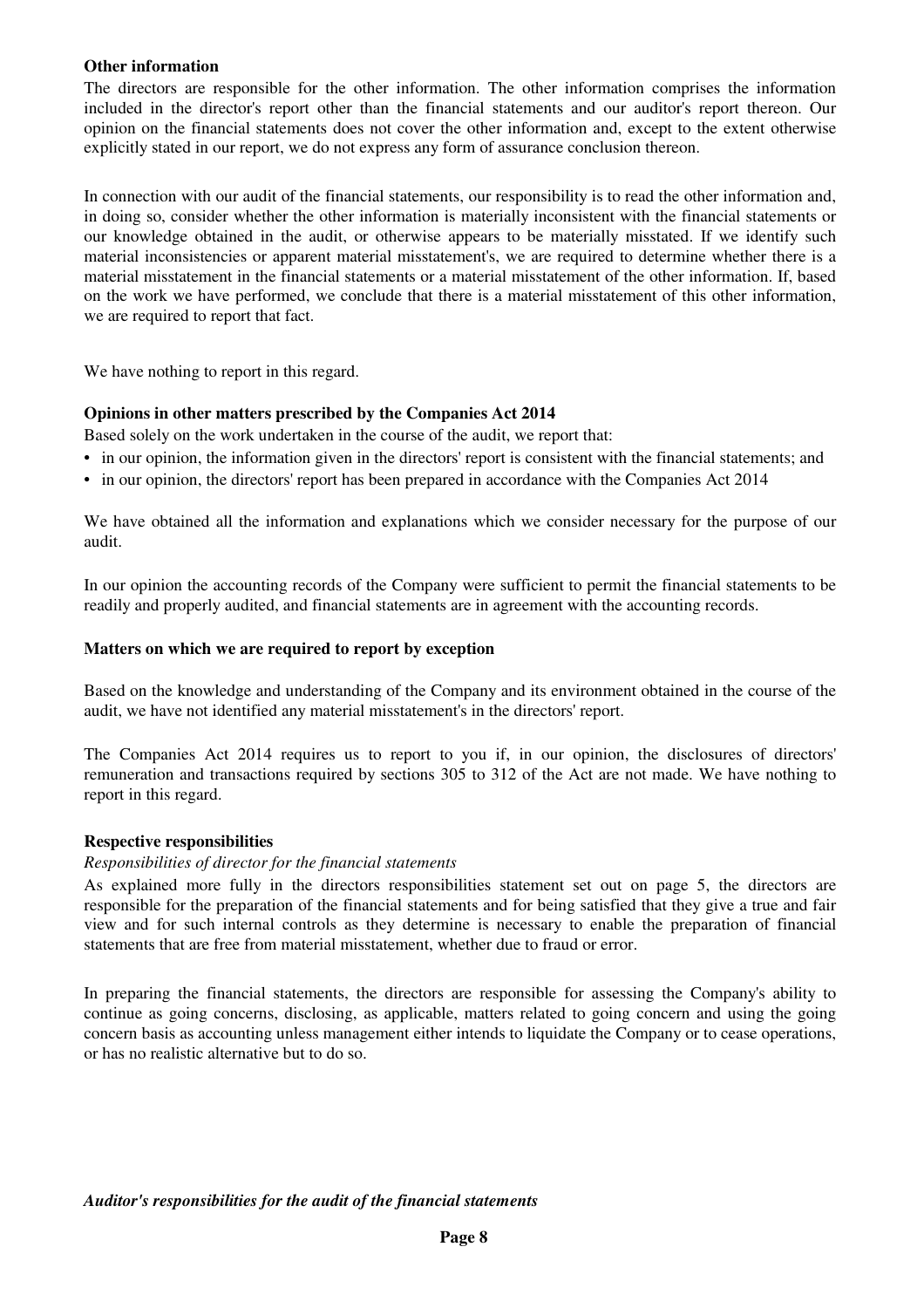Our objectives are to obtain reasonable assurance about whether the financial statements as a whole are free from material misstatement, whether due to fraud or error, and to issue an auditor's report that includes our opinion. Reasonable assurance is a high level of assurance, but is not a guarantee that an audit conducted in accordance with ISAs (Ireland) will always detect a material misstatement when it exists. Misstatement's can arise from fraud or error and are considered material if, individually or in the aggregate, they could reasonably be expected to influence the economic decisions of users taken on the basis of these financial statements.

### **Basis of opinion**

As part of an audit in accordance with ISAs (Ireland), we exercise professional judgment and maintain professional scepticism throughout the audit. We also:

- Identify and assess the risks of material misstatement of the financial statements, whether due to fraud or error, design and perform audit procedures responsive to those risks, and obtain audit evidence that is sufficient and appropriate to provide a basis for our opinion. The risk of not detecting a material misstatement resulting from fraud is higher than for one resulting from error, as fraud may involve collusion, forgery, intentional omissions, misrepresentations, or the override of internal control.
- Obtain an understanding of internal control relevant to the audit in order to design audit procedures that are appropriate in the circumstances, but not for the purpose of expressing an opinion on the effectiveness of the Company's internal control.
- Evaluate the appropriateness of accounting policies used and the reasonableness of accounting estimates and related disclosures made by directors.
- Conclude on the appropriateness of the director's use of the going concern basis of accounting and, based on the audit evidence obtained, whether a material uncertainty exists related to events or conditions that may cast significant doubt on the Company's ability to continue as going concern. If we conclude that a material uncertainty exists, we are required to draw attention in our audit's report to the related disclosures in the financial statements or, if such disclosures are inadequate, to modify our opinion. Our conclusions are based on the audit evidence obtained up to the date of our auditor's report. However, future events or conditions may cause the Company to cease to continue as going concerns.
- Evaluate the overall presentation, structure and content of the financial statements, including the disclosures, and whether the financial statements represent the underlying transactions and events in a manner that achieves fair presentation.

We communicate with those charged with governance regarding, among other matters, the planned scope and timing of the audit and significant audit findings, including any significant deficiencies in internal control that we identify during our audit.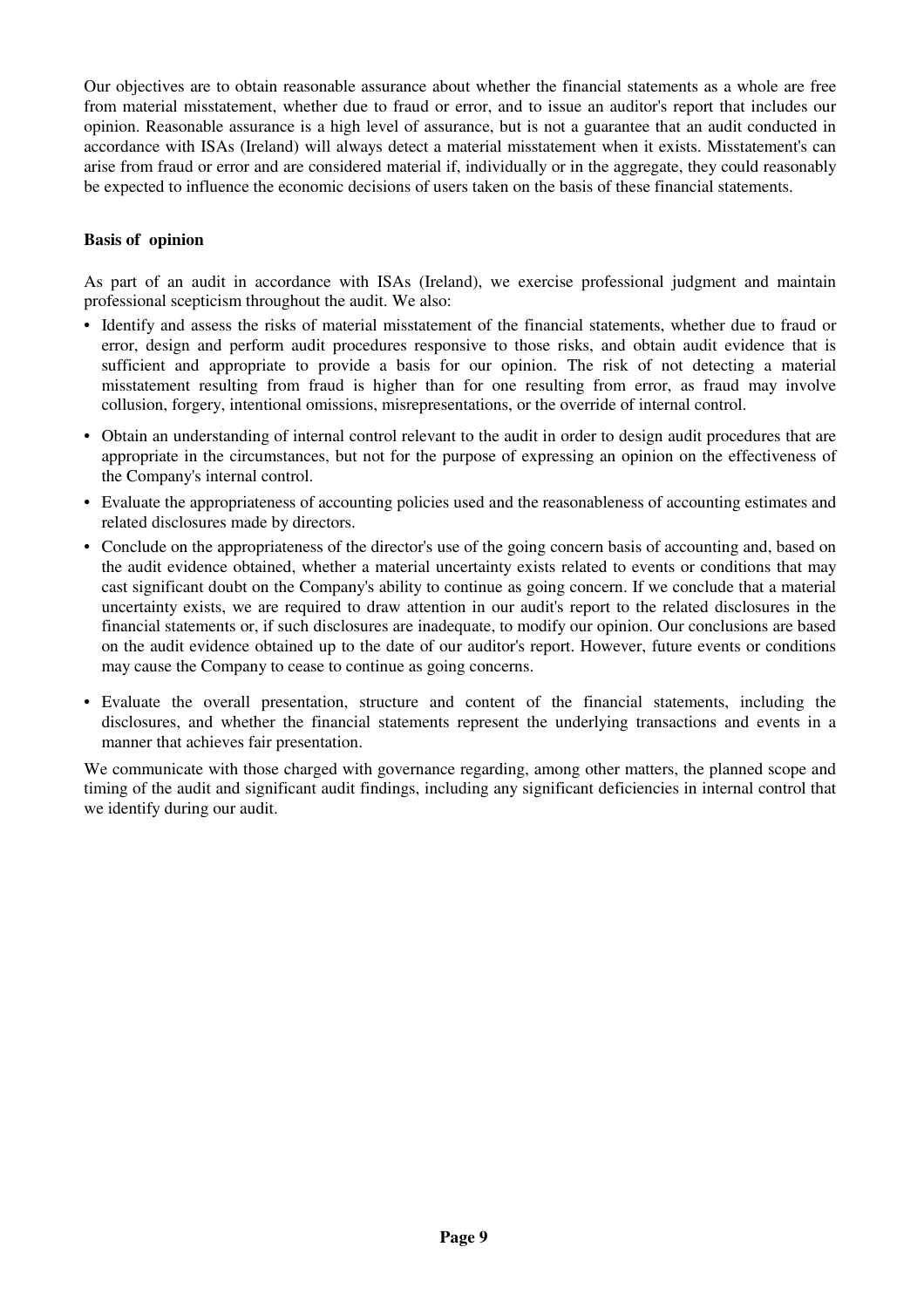#### The purpose of our audit work and to whom we owe our responsibilities

Our report is made solely to the Company's members, as a body, in accordance with section 391 of the Companies Act 2014. Our audit work has been undertaken so that we might state to the Company's members those matters we are required to state to them in an auditor's report and for no other purpose. To the fullest extent permitted by law, we do not accept or assume responsibility to anyone other than the Company and the Company's members, as a body, for our audit work, for this report, or for the opinions we have formed.

**James Gilheany** For and on behalf of Gilheany & Co **Chartered Accountant, Statutory Audit Firm** 1 Landmark Court **Carrick on Shannon** Co Leitrim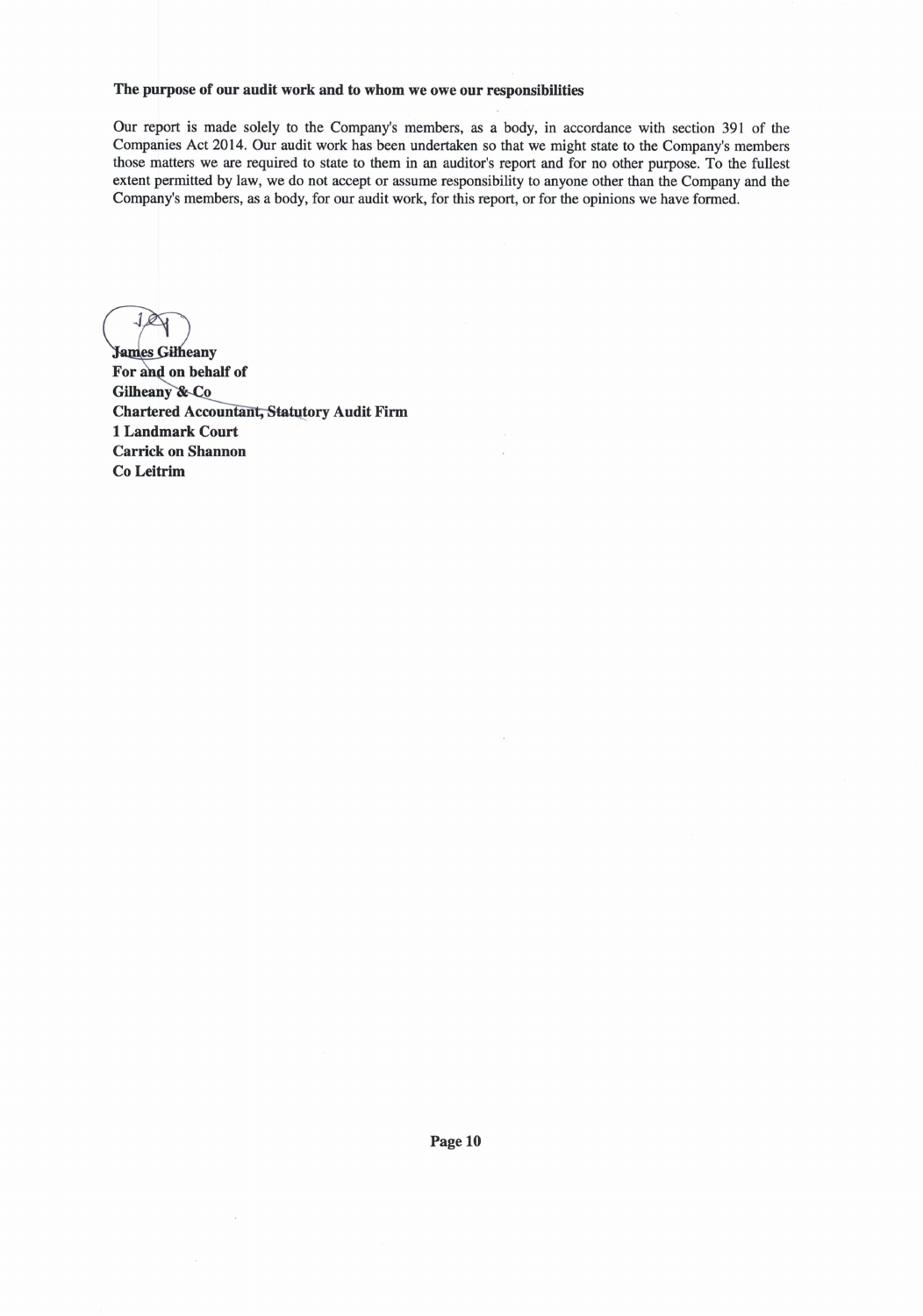## **The Organic Centre Company Limited By Guarantee (A Company Limited by Guarantee and not having a Share Capital)**

## **Income and Expenditure Account for the year ended 31 December 2020**

|                                    |                |                     | <b>Restricted</b> | <b>Restricted</b> |                   |            |
|------------------------------------|----------------|---------------------|-------------------|-------------------|-------------------|------------|
|                                    |                | <b>Unrestricted</b> | <b>Revenue</b>    | Capital           | 2020              | 2019       |
|                                    |                | <b>Funds</b>        | funds             | funds             |                   |            |
|                                    | <b>Notes</b>   | €                   | €                 | €                 | €                 | €          |
| <b>Income Resources</b>            |                |                     |                   |                   |                   |            |
| <b>Voluntary Income</b>            | 4              | 56,733              | 216,133           |                   | 272,866           | 196,807    |
| Activities for generating funds    | 5              | 253,572             |                   |                   | 253,572           | 219,244    |
|                                    |                | 310,305             | 216,133           |                   | $-526,438$        | 416,051    |
| Income Resources from              |                |                     |                   |                   |                   |            |
| charitable activities              | 6              |                     | 5,571             |                   | 5,571             | 6,743      |
| Total Incoming resources           |                | 310,305             | 221,704           |                   | $-532,009$        | 422,794    |
| <b>Resources expended</b>          |                |                     |                   |                   |                   |            |
| <b>Charitable Activities</b>       | $\overline{7}$ | 241,557             | 218,790           |                   | 15,048 (475,395)  | (412, 381) |
| <b>Governance Costs</b>            | 8              | 12,498              |                   |                   | (12, 498)         | (10, 224)  |
| Other Resources expended           | 9              | 10,703              | 46                |                   | (10,749)          | (7,371)    |
| <b>Total Resources expended</b>    |                | 264,758             | 218,836           |                   | 15,048 (498,642)  | (429, 976) |
| Net movement in funds              |                | 45,547              | 2,868             |                   | $(15,048)$ 33,367 | (7,182)    |
| Total Funds brought forward        |                | (29,780)            | 58,650            | 54,055            | 82,925            | 90,106     |
| <b>Total funds carried forward</b> |                | 15,767              | 61,518            | 39,007            | 116,292           | 82,925     |
|                                    |                |                     |                   |                   |                   |            |

There are no recognised gains or losses other than the surplus or deficit for the above two financial years.

On behalf of the board

**Director Director**

**Eugene Fox** *Gearoid Mac Eochaidh*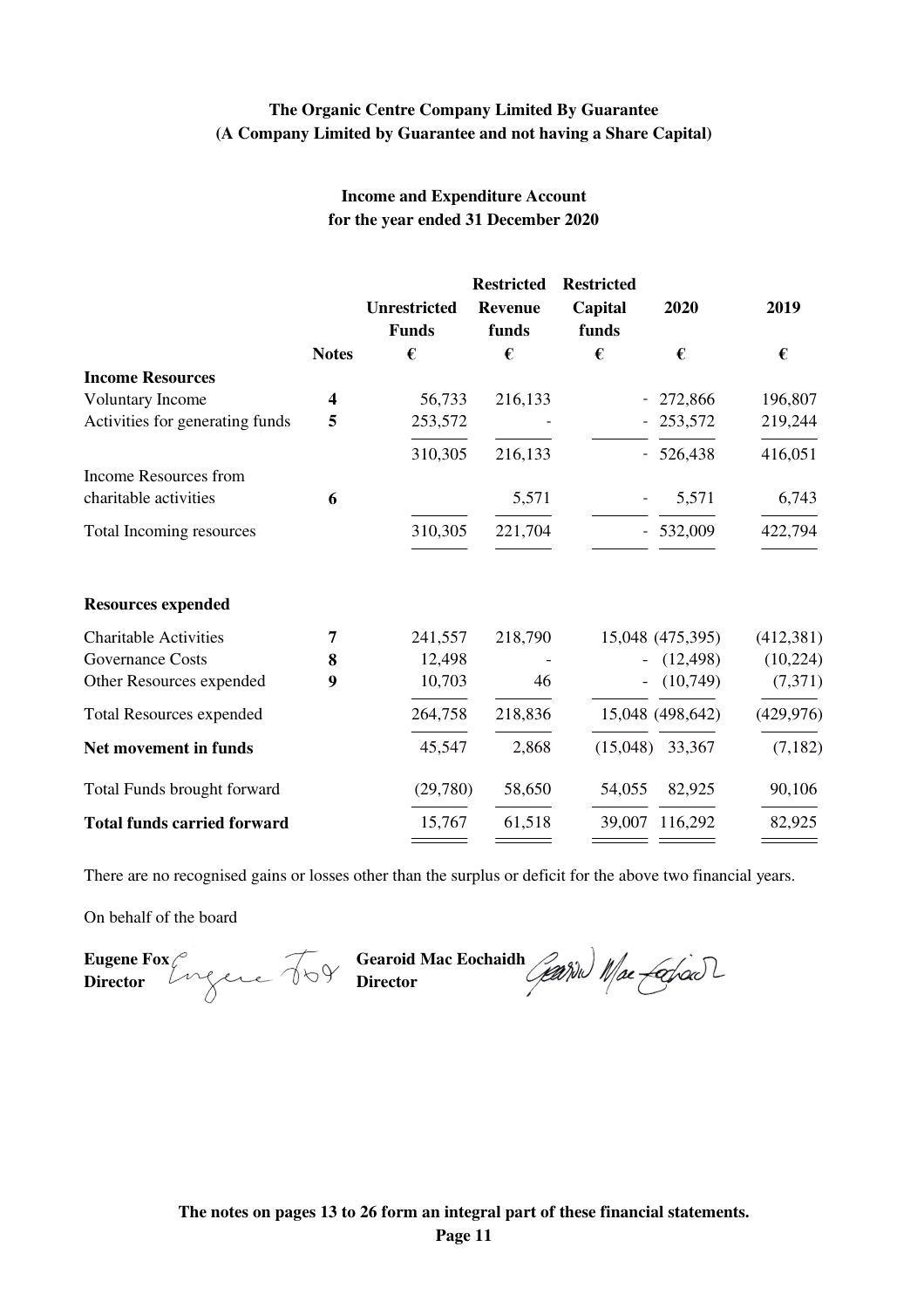## **The Organic Centre Company Limited By Guarantee (A Company Limited by Guarantee and not having a Share Capital)**

## **Balance sheet as at 31 December 2020**

|                                       |              | 2020     |           | 2019     |            |
|---------------------------------------|--------------|----------|-----------|----------|------------|
|                                       | <b>Notes</b> | €        | €         | €        | €          |
| <b>Fixed assets</b>                   |              |          |           |          |            |
| Tangible assets                       | 10           |          | 193,117   |          | 222,597    |
| <b>Current assets</b>                 |              |          |           |          |            |
| <b>Stocks</b>                         |              | 28,772   |           | 10,466   |            |
| Debtors                               | 11           | 29,234   |           | 18,537   |            |
| Cash at bank and in hand              |              | 79,986   |           | 11,231   |            |
|                                       |              | 137,992  |           | 40,234   |            |
| <b>Creditors: amounts falling</b>     |              |          |           |          |            |
| due within one year                   | 13           | (33,206) |           | (37,680) |            |
| <b>Net current assets</b>             |              |          | 104,786   |          | 2,554      |
| <b>Total assets less current</b>      |              |          |           |          |            |
| liabilities                           |              |          | 297,903   |          | 225,151    |
| <b>Creditors: amounts falling due</b> |              |          |           |          |            |
| after more than one year              | 14           |          | (151,685) |          | (112, 427) |
| <b>Accruals and deferred income</b>   | 16           |          | (29, 927) |          | (29, 800)  |
| Net assets                            |              |          | 116,291   |          | 82,924     |
| <b>Reserves</b>                       |              |          |           |          |            |
| <b>Unrestricted funds</b>             | 17           |          | 15,767    |          | (29,780)   |
| Restricted funds & capital            | 18           |          | 100,524   |          | 112,704    |
| <b>Members' funds</b>                 |              |          | 116,291   |          | 82,924     |
|                                       |              |          |           |          |            |

These financial statements have been prepared in accordance with the provisions applicable to companies subject to small companies' regime and in accordance with FRS 102 'The Financial Reporting Standard applicable in the UK and Republic of Ireland'.

The financial statements were approved by the Board on 22 July 2021 and signed on its behalf by

Engere 709 Garne Macfoist

**Director Director**

**Eugene Fox Gearoid Mac Eochaidh**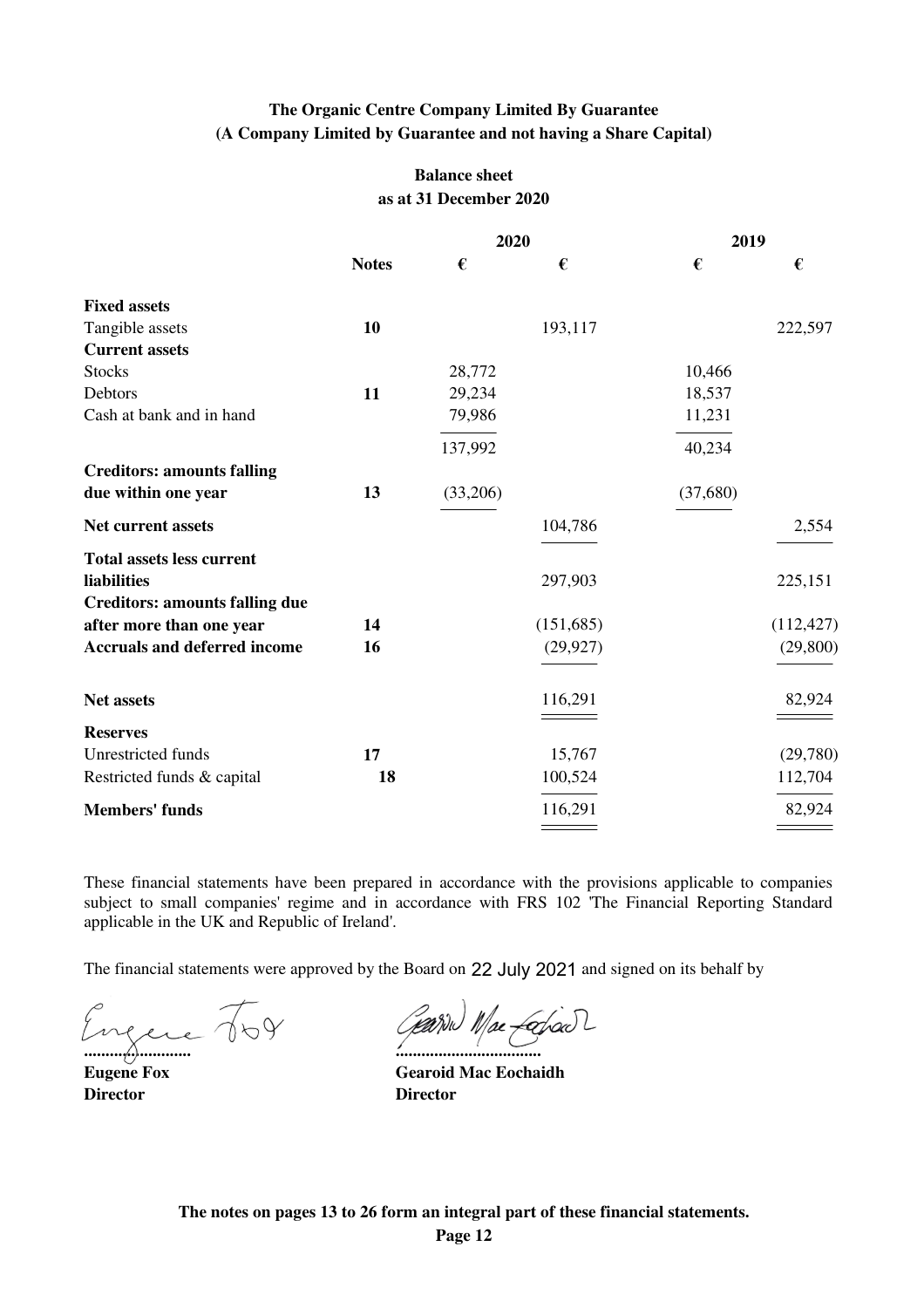### **1. Statement of accounting policies**

The following accounting policies have been applied consistently in dealing with items which are considered material in relation to the company's financial statements.

### **1.1. Basis of preparation**

The audited financial statements have been prepared in accordance with accounting standards generally accepted in Ireland and the Companies Act 2014. Accounting Standards generally accepted in Ireland in preparing financial statements giving a true and fair view are those issued by the Financial Reporting Council.

#### **1.2. Incoming resources**

All incoming resources are included in the Statement of Financial Activities when the company is entitled to the income and the amount can be quantified with reasonable accuracy.

It reflects the total invoice value, excluding value added tax of sales made during the year. It also reflects revenue and capital grants received and receivable, as well as other donations and sponsorship.

#### **1.3. Resources expended**

Resources expended are included in the statement of Financial Activities on an accruals basis. Company expenditure comparises these costs incurred by the company in the delivery of its activities and services for its beneficiaries. It includes both costs that can be allocated directly to such activities and those costs of an indirect nature necessary to support them.

Governance costs include those costs associated with meeting the constitutional and statutory requirements of the company and include the audit fees and costs linked to the strategic management of the company.

All costs are allocated between the expenditure categories of the Statement of Financial Activities on a basis designed to reflect the use of the resource. Costs relating to a particular activity are allocated directly, others are apportioned on an appropriate basis.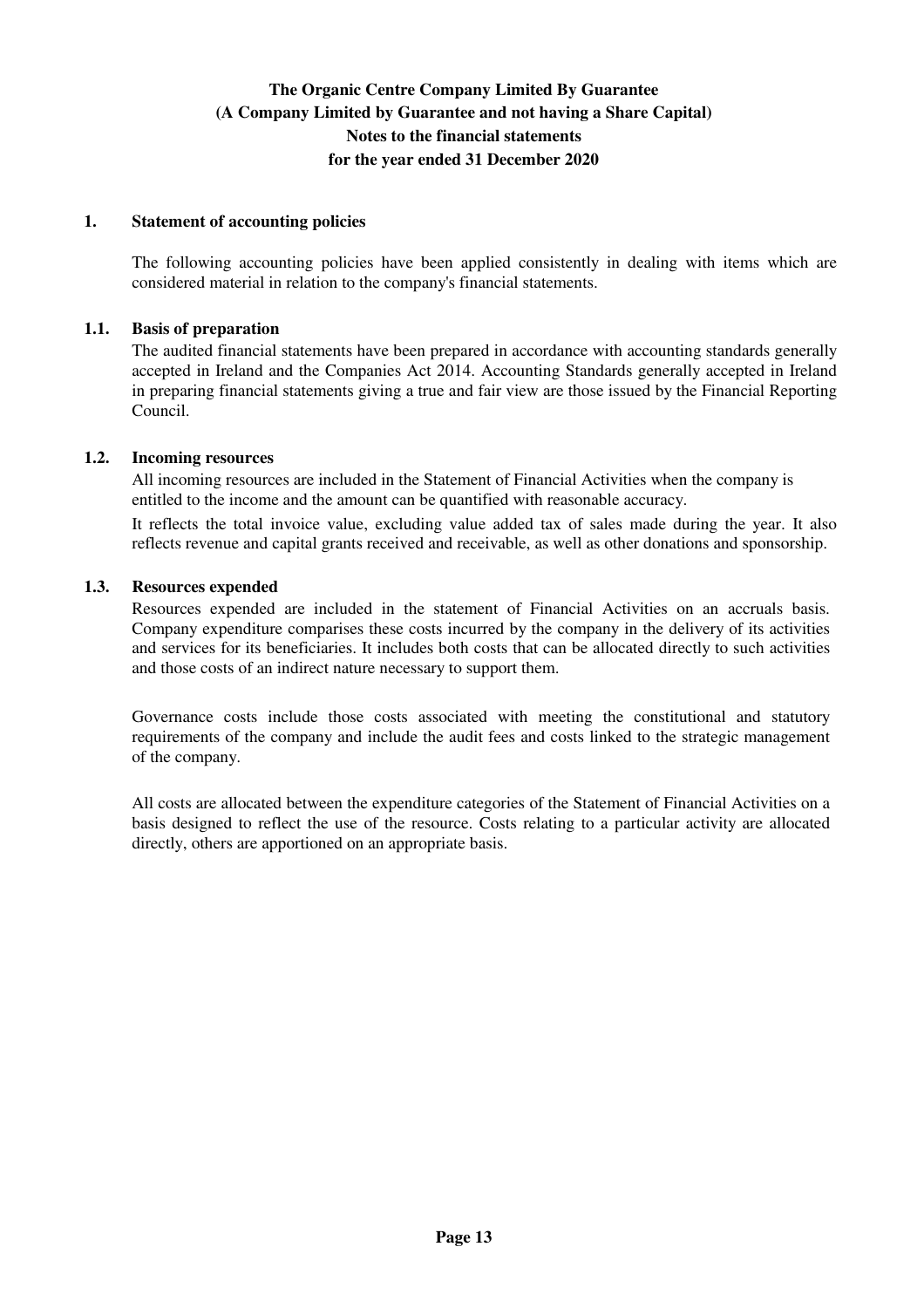.................... continued

### **1.4. Tangible assets and depreciation**

Tangible assets are stated at cost less accumulated depreciation and accumulated impairment loss. Cost includes all costs that are directly attributable to bringing the asset into working condition for its intended use.

#### **Depreciation**

Depreciation is provided on all tangible assets, at rates calculated to write off the cost or valuation, less estimated residual value, of each asset systematically over its expected useful life, as follows:

| Land improvements and buildings | $\sim$ $-$ | Straight line over 25 years   |
|---------------------------------|------------|-------------------------------|
| Fixtures, fittings              |            |                               |
| and equipment                   |            | From 10% to 25% straight line |
| Motor vehicles                  |            | 20% Reducing Balance          |

### **1.5. Stock**

Stock is valued at the lower of cost and net realisable value, after making due allowance for obsolete and slow moving items. Cost includes all costs incurred in the normal course of business in bringing the product or service to its present location and condition.

Raw materials, consumables and goods for resale are valued at purchase cost on a first-in, first-out basis.

### **1.6. Taxation and deferred taxation**

The company is a registered charity and the charitable tax exemptions are therefore being claimed on the extent that income and/or gains are applicable and applied to charitable purpose only. These exemptions will remain in place as long as income and expenditure is applied to charitable purposes only.

### **1.7. Government grants**

Grants are credited to deferred revenue. Grants towards capital expenditure are released to the profit and loss account over the expected useful life of the assets. Grants towards revenue expenditure are released to the profit and loss account as the related expenditure is incurred.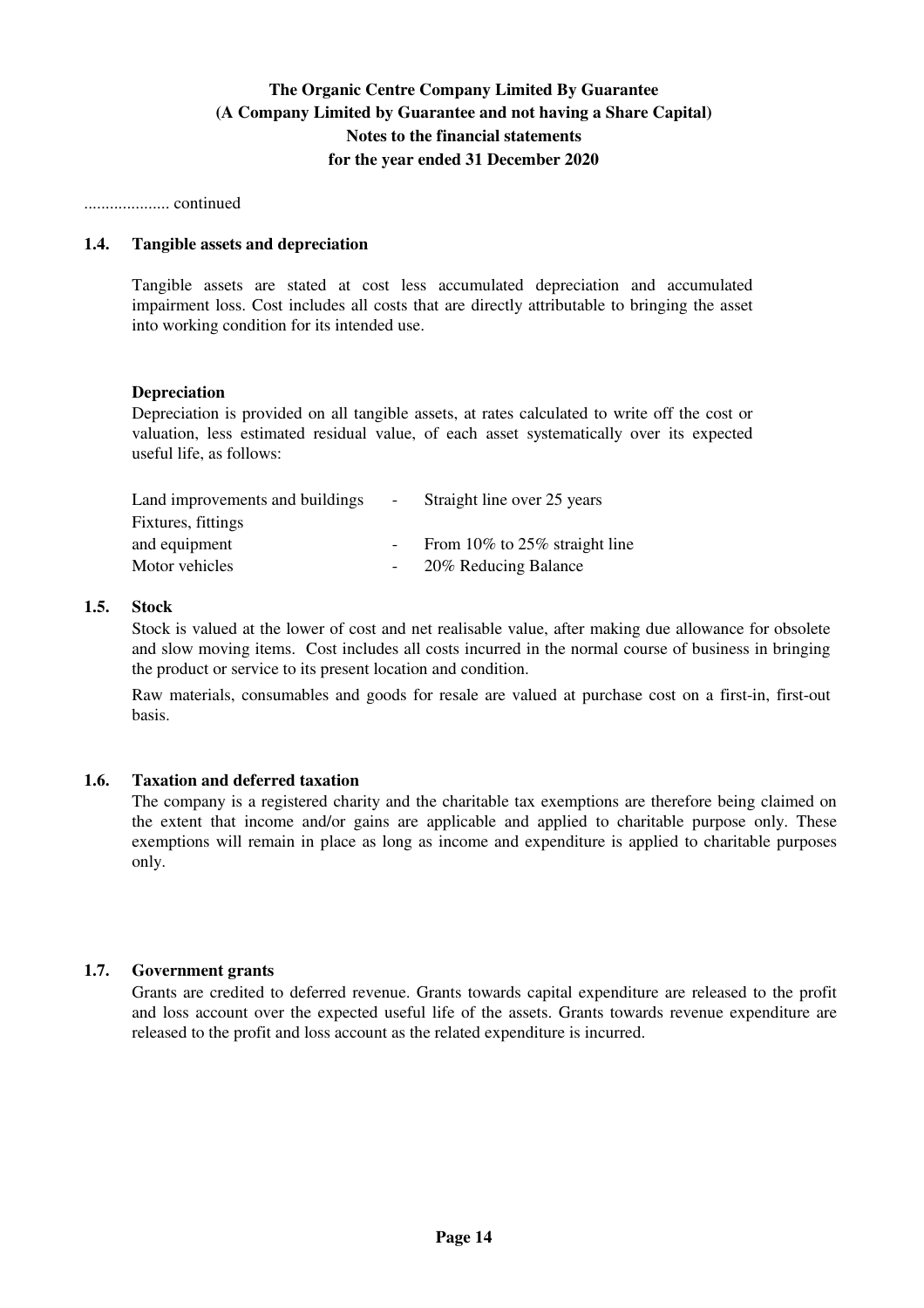.................... continued

#### **2. Going concern**

As described in the directors report on page 2, the company carries out the activities of the provision of training and education in relation to organic gardening, horticulture and sustainable living. These activities are largely financed by the receipt of grant aid from numerous Government agencies including Pobal - Community Services Programme / Department of Rural & Community Development, Mayo Sligo Leitrim ETB, Irish Environmental Network - Department of Environment, Community and Local Government. In the year to 31 December 2020, the grant aid amounted to  $\epsilon$ 236,626 which equated to 45% of the company's total income.

The company has received written confirmation from Pobal of continuation till end of 2021, from ETB to February 2020 and from IEN for 2021 but no such assurances can be provided in respect of periods after that date. The directors believe that it would be impossible for the company to continue in operational existence, in its current form without the continued financial support of the government agencies above.

The company incurred a profit of €33,367 during the year ended 31st December 2020 compared to a loss of €7,181 during the year ended 31st December 2019. However it has a positive net assets position of €115,637 at 31st December 2020. In order to redress the issue, the directors continue to review costs to ensure that ongoing expenses are in line with recurring incomes.

On the basis of all of the above, the directors, after making enquiries, have a reasonable expectation that the company has adequate resources to continue operating for the foreseeable future having regard to the company's trading prospects and a review of finances for the next twelve months from the date of signing the financial statements. For this reason the going concern basis continues to be adopted in preparing the financial statements.

### **3. Operating loss**

|                                                            | 2020   | 2019   |
|------------------------------------------------------------|--------|--------|
|                                                            |        |        |
| Depreciation and other amounts written off tangible assets | 36,109 | 38,543 |
|                                                            |        |        |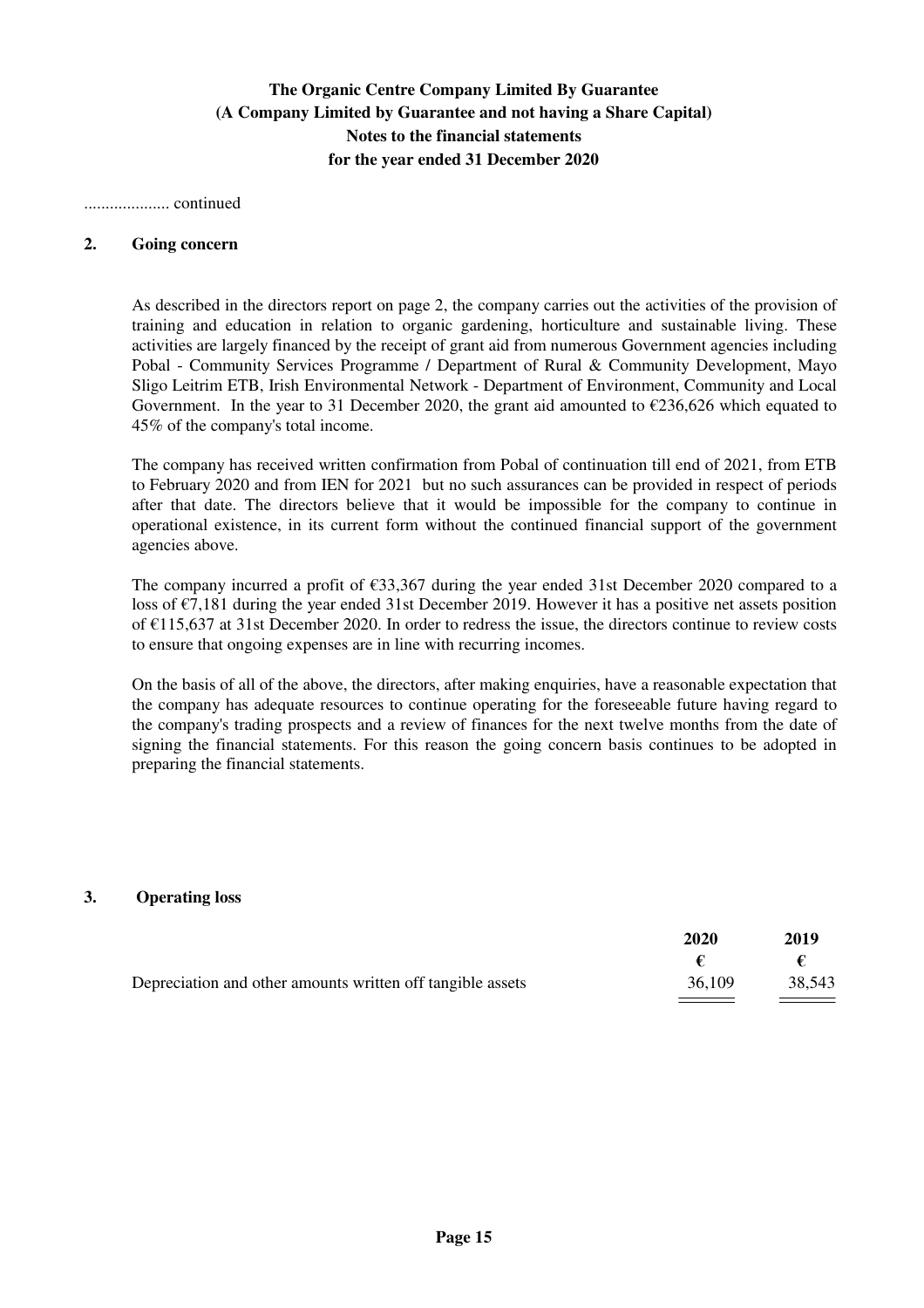.................... continued

## **4. Voluntary income**

The total income of the company for the year has been derived from its principal activity wholly undertaken in Ireland.

|                                    | <b>Unrestricted Restricted</b> |         |         |         |
|------------------------------------|--------------------------------|---------|---------|---------|
|                                    | funds                          | funds   | 2020    | 2019    |
|                                    | €                              | €       | €       | €       |
| <b>Irish Environmental Network</b> | 14,932                         |         | 14,932  | 13,057  |
| Misc Income                        | 400                            |         | 400     | 590     |
| CSP (Pobal)                        |                                | 94,293  | 94,293  | 91,627  |
| <b>ETB</b>                         |                                | 86,000  | 86,000  | 91,533  |
| Other Funding                      | 41,401                         | 33,945  | 75,346  |         |
| The Tides Foundation               |                                | 1,895   | 1,895   |         |
|                                    | 56,733                         | 216,133 | 272,866 | 196,807 |

### **5. Activities for generating funds**

|                                         | <b>Unrestricted Restricted</b><br>funds | funds | 2020       | 2019    |
|-----------------------------------------|-----------------------------------------|-------|------------|---------|
|                                         | €                                       | €     | €          | €       |
| Shop Sales + Garden Produce             | 209,982                                 |       | $-209,982$ | 148,265 |
| Weekday Training                        | 7,367                                   |       | 7,367      | 14,338  |
| Income from Brochure Adverts            | 8,833                                   |       | 8,833      | 10,625  |
| Income from Tours, Room Hire, Open Days | 51                                      |       | 51         | 4,111   |
| Membership & Donations                  | 3,990                                   |       | 3,990      | 3,085   |
| Café Sales                              | 2,597                                   |       | 2,597      | 6,383   |
| Course Fees & Gift Vouchers             | 20,752                                  |       | 20,752     | 32,437  |
|                                         | 253,572                                 |       | $-253,572$ | 219,244 |

## **6. Income resources from charitable activities**

-

|                        | <b>Unrestricted Restricted</b> |       |             |       |
|------------------------|--------------------------------|-------|-------------|-------|
|                        | funds                          | funds | 2020        | 2019  |
|                        | €                              | €     | €           | €     |
| Other Income           |                                |       |             | 1,400 |
| <b>Grant Amortised</b> |                                |       | 5,571 5,571 | 5,343 |
|                        |                                | 5,571 | 5,571       | 6,743 |
|                        |                                |       |             |       |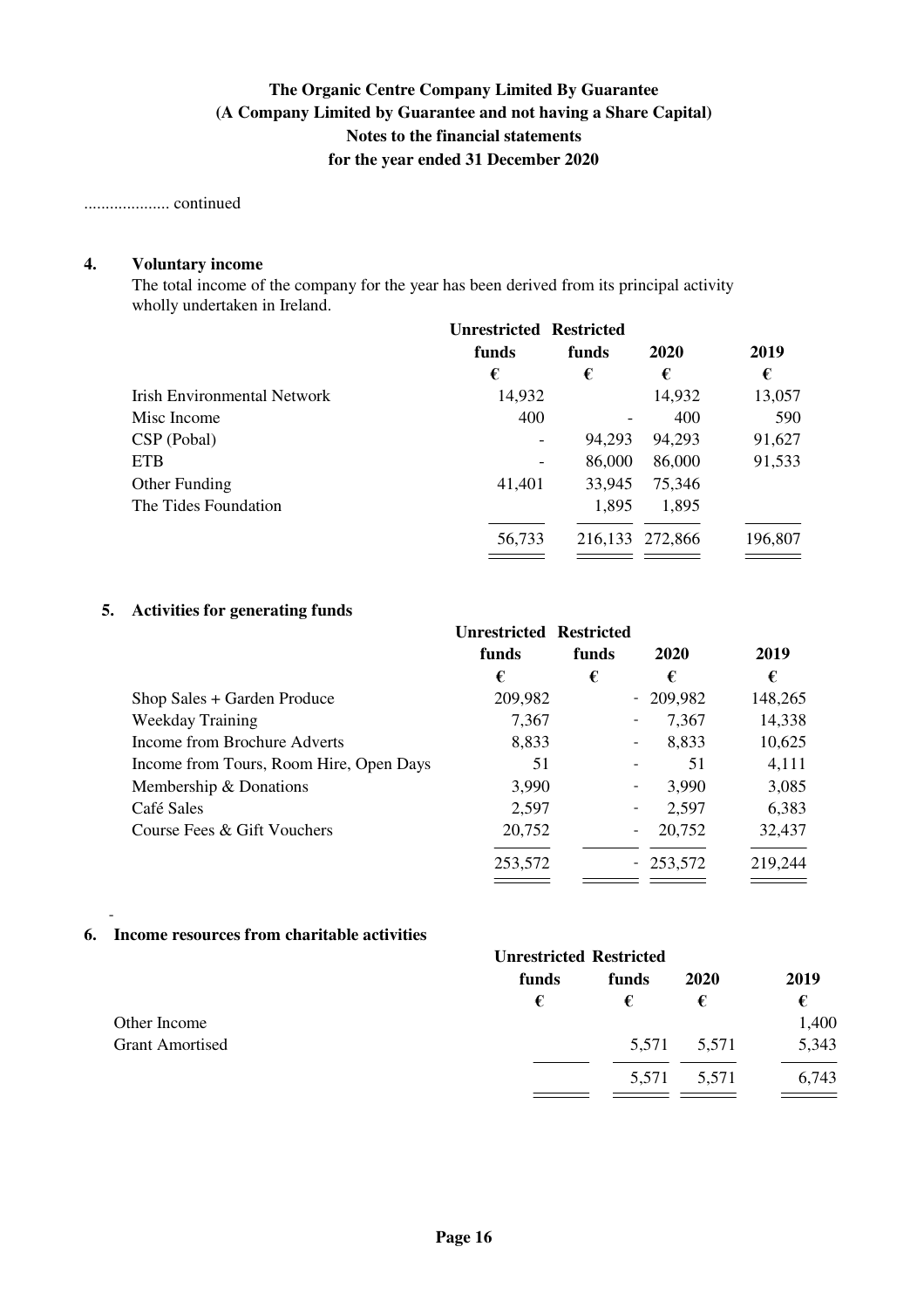.................... continued

## **7. Charitable Activities inc Support costs**

|                                             | <b>Unrestricted Restricted Restricted</b> |         |         |         |                  |
|---------------------------------------------|-------------------------------------------|---------|---------|---------|------------------|
|                                             | funds                                     | funds   | capital | 2020    | 2019             |
|                                             | €                                         | €       | €       | €       | $\pmb{\epsilon}$ |
| Staff costs                                 | 60,585                                    | 160,213 |         | 220,798 | 211,792          |
| <b>ETB</b> Expenses                         |                                           | 16,876  |         | 16,876  | 17,323           |
| Costs re European Solidarity Corps          |                                           | 4,425   |         | 4,425   |                  |
| Outreach Training Costs - off site SEAI etc | 4,140                                     |         |         | 4,140   |                  |
| Contract workers                            | 14,631                                    |         |         | 14,631  | 7,194            |
| <b>Shop Purchases</b>                       | 89,009                                    |         |         | 89,009  | 53,482           |
| Café Costs                                  | 2,959                                     |         |         | 2,959   | 3,653            |
| <b>Course Programmes</b>                    | 3,576                                     |         |         | 3,576   | 3,631            |
| <b>Garden Expenses</b>                      | 9,107                                     |         |         | 9,107   | 7,891            |
| <b>Course Expenses</b>                      | 4,904                                     |         |         | 4,904   | 13,961           |
| Weekday Training                            | 398                                       |         |         | 398     | 13,176           |
| Tour, Room Hire, Open day expenses          | 543                                       |         |         | 543     | 1,233            |
| Tides Foundation/Patagonia                  |                                           | 40      |         | 40      |                  |
| Project Costs IE Smaller Restricted         |                                           | 19,180  |         | 19,180  |                  |
| Printing, Postage & Stationery              | 16,514                                    |         |         | 16,514  | 10,568           |
| Telephone                                   | 3,310                                     |         |         | 3,310   | 4,048            |
| Leasing                                     | 1,989                                     |         |         | 1,989   | 1,378            |
| Travelling                                  | 3,290                                     |         |         | 3,290   | 5,749            |
| Light & Heat                                | 6,275                                     |         |         | 6,275   | 6,792            |
| Cleaning                                    | 1,025                                     |         |         | 1,025   | 497              |
| Volunteer Programme Costs                   |                                           | 1,770   |         | 1,770   |                  |
| <b>Legal Fees</b>                           | 359                                       |         |         | 359     | 20               |
| Repairs & Maintenance                       | 8,351                                     |         |         | 8,351   | 6,978            |
| Advertising                                 | 1,724                                     |         |         | 1,724   | 1,461            |
| Computer & IT Costs                         | 1,874                                     |         |         | 1,874   | 2,357            |
| <b>Bad Debts</b>                            | 1,347                                     |         |         | 1,347   | (109)            |
| Subscriptions                               | 872                                       |         |         | 872     | 762              |
| <b>General Expenses</b>                     |                                           |         |         |         | $\mathbf{1}$     |
| Depreciation & Amortisation                 | 4,775                                     | 16,286  | 15,048  | 36,109  | 38,543           |
|                                             | 241,557                                   | 218,790 | 15,048  | 475,395 | 412,381          |
|                                             |                                           |         |         |         |                  |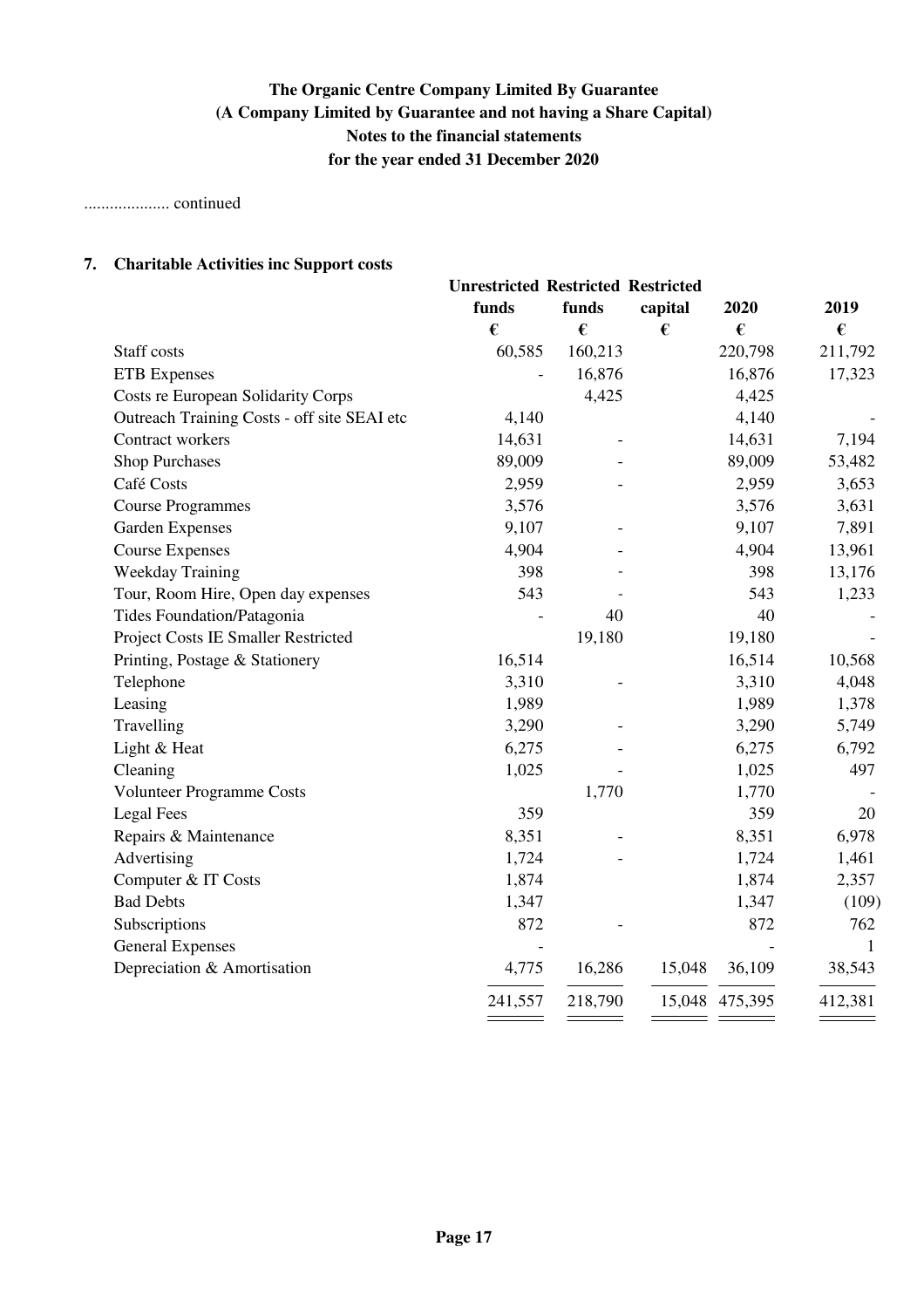### .................... continued

### **8. Governance Costs**

|                         | <b>Unrestricted Restricted</b> |                          |           |        |
|-------------------------|--------------------------------|--------------------------|-----------|--------|
|                         | funds                          | funds                    | 2020      | 2019   |
|                         | €                              |                          | €         | €      |
| Insurance               | 10,360                         |                          | $-10,360$ | 8,024  |
| <b>Accountancy Fees</b> | 2,138                          | $\overline{\phantom{a}}$ | 2,138     | 2,200  |
|                         | 12,498                         | $\sim$                   | 12,498    | 10,224 |
|                         |                                |                          |           |        |

## **9. Other Resources Expended**

|                         | <b>Unrestricted Restricted</b> |                          |                          |         |
|-------------------------|--------------------------------|--------------------------|--------------------------|---------|
|                         | funds                          | funds                    | 2020                     | 2019    |
|                         | €                              | €                        | €                        | €       |
| Discounts Allowed       |                                | $\overline{\phantom{a}}$ |                          |         |
| <b>General Expenses</b> | 2,586                          | $\overline{\phantom{a}}$ | 2,586                    | 2,534   |
| Interest & Charges      | 8,116                          | 46                       | 8,162                    | 6,064   |
| <b>Stock Adjustment</b> | $\overline{\phantom{0}}$       |                          | $\overline{\phantom{a}}$ | (1,226) |
|                         | 10,703                         | 46                       | 10,749                   | 7,371   |
|                         |                                |                          |                          |         |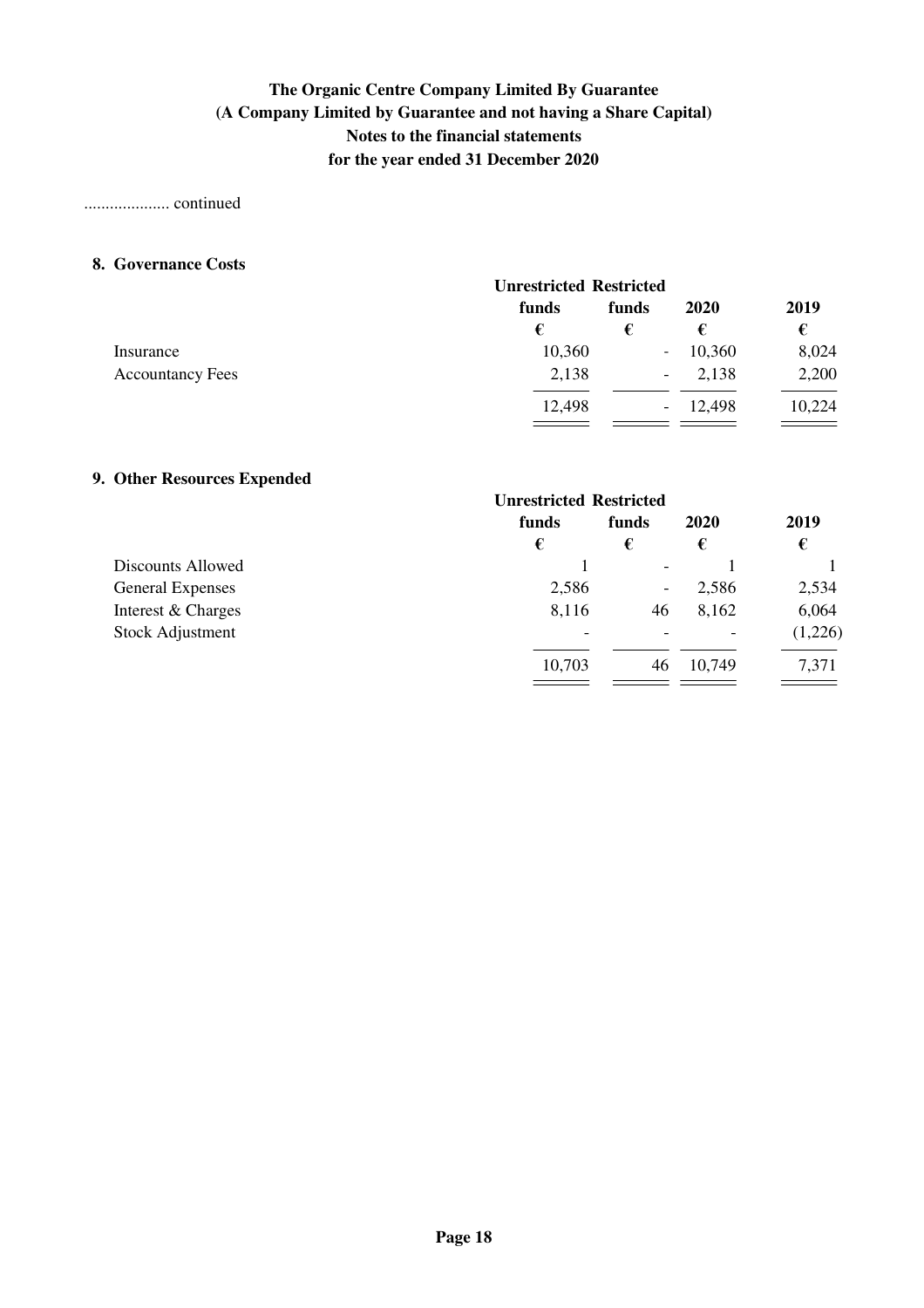## .................... continued

## **10. Tangible assets**

|                        | <b>Land and</b>       | Long                  |         | <b>Fixtures,</b>                              |                          |              |
|------------------------|-----------------------|-----------------------|---------|-----------------------------------------------|--------------------------|--------------|
|                        | buildings<br>freehold | leasehold<br>property |         | Plant and fittings and<br>machinery equipment | <b>Motor</b><br>vehicles | <b>Total</b> |
|                        | €                     | €                     | €       | €                                             | €                        | €            |
| Cost                   |                       |                       |         |                                               |                          |              |
| At 1 January 2020      | 58,466                | 707,670               | 101,050 | 59,308                                        | 22,737                   | 949,231      |
| <b>Additions</b>       |                       | 6,000                 | 391     | 240                                           |                          | 6,631        |
| At 31 December 2020    | 58,466                | 713,670               | 101,441 | 59,548                                        | 22,737                   | 955,862      |
| <b>Depreciation</b>    |                       |                       |         |                                               |                          |              |
| At 1 January 2020      | 17,807                | 554,512               | 83,429  | 58,042                                        | 12,844                   | 726,634      |
| Charge for the year    | 1,577                 | 28,547                | 4,344   | 201                                           | 1,442                    | 36,111       |
| At 31 December 2020    | 19,384                | 583,059               | 87,773  | 58,243                                        | 14,286                   | 762,745      |
| <b>Net book values</b> |                       |                       |         |                                               |                          |              |
| At 31 December 2020    | 39,082                | 130,611               | 13,668  | 1,305                                         | 8,451                    | 193,117      |
|                        |                       |                       |         |                                               |                          |              |

|                        | <b>Land</b> and       | Long                  |                  | <b>Fixtures,</b>                    |                          |              |
|------------------------|-----------------------|-----------------------|------------------|-------------------------------------|--------------------------|--------------|
|                        | buildings<br>freehold | leasehold<br>property | <b>Plant and</b> | fittings and<br>machinery equipment | <b>Motor</b><br>vehicles | <b>Total</b> |
|                        | €                     | €                     | €                | €                                   | €                        | €            |
| Cost                   |                       |                       |                  |                                     |                          |              |
| At 1 January 2019      | 58,466                | 707,670               | 99,283           | 59,308                              | 22,737                   | 947,464      |
| Additions              |                       |                       | 1,767            |                                     |                          | 1,767        |
| At 31 December 2019    | 58,466                | 707,670               | 101,050          | 59,308                              | 22,737                   | 949,231      |
| <b>Depreciation</b>    |                       |                       |                  |                                     |                          |              |
| At 1 January 2019      | 16,231                | 526,207               | 78,256           | 57,865                              | 9,532                    | 688,091      |
| Charge for the year    | 1,576                 | 28,305                | 5,173            | 177                                 | 3,312                    | 38,543       |
| At 31 December 2019    | 17,807                | 554,512               | 83,429           | 58,042                              | 12,844                   | 726,634      |
| <b>Net book values</b> |                       |                       |                  |                                     |                          |              |
| At 31 December 2019    | 40,659                | 153,158               | 17,621           | 1.266                               | 9,893                    | 222,597      |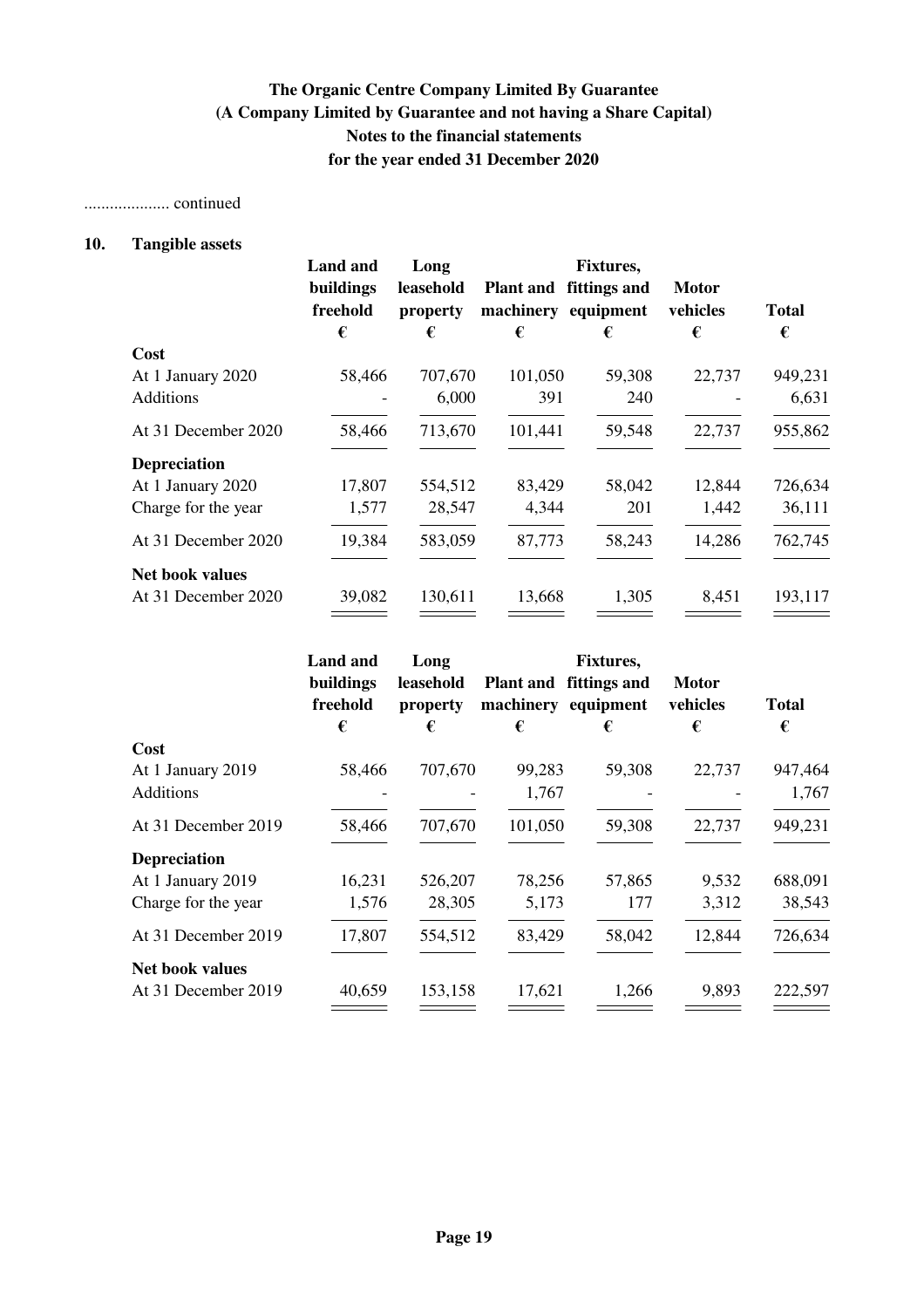## .................... continued

| 11. | <b>Debtors</b> | 2020<br>€ | 2019<br>€ |
|-----|----------------|-----------|-----------|
|     | Trade debtors  | 5,163     | 10,662    |
|     | Other debtors  | 24,071    | 7,875     |
|     |                | 29,234    | 18,537    |
|     |                |           |           |

### **12. Employees**

| <b>Number of employees</b>               |                     |                   |               |               |
|------------------------------------------|---------------------|-------------------|---------------|---------------|
| The average monthly numbers of employees |                     |                   | 2020          | 2019          |
| during the year were:                    |                     |                   | <b>Number</b> | <b>Number</b> |
| Emloyees                                 |                     |                   | 11            | 10            |
|                                          |                     |                   |               |               |
| <b>Employment costs</b>                  |                     |                   |               |               |
| Wages and salaries                       |                     |                   | 199,681       | 190,267       |
| Social welfare costs                     |                     |                   | 21,117        | 21,525        |
|                                          |                     |                   | 220,798       | 211,792       |
|                                          |                     |                   | 2020          |               |
| <b>Employment costs</b>                  | Goverance           | <b>Charitable</b> |               | 2019          |
|                                          | <b>Costs</b>        | <b>Activities</b> |               |               |
|                                          | €                   | €                 | €             | €             |
| Wages and salaries                       |                     | 220,798           | 220,798       | 211,792       |
|                                          |                     |                   |               |               |
|                                          | <b>Unrestricted</b> | <b>Restricted</b> | 2020          | 2019          |
|                                          | €                   | €                 | $\epsilon$    | €             |
| Wages and salaries                       | 60,585              | 160,213           | 220,798       | 211,792       |
|                                          |                     |                   |               |               |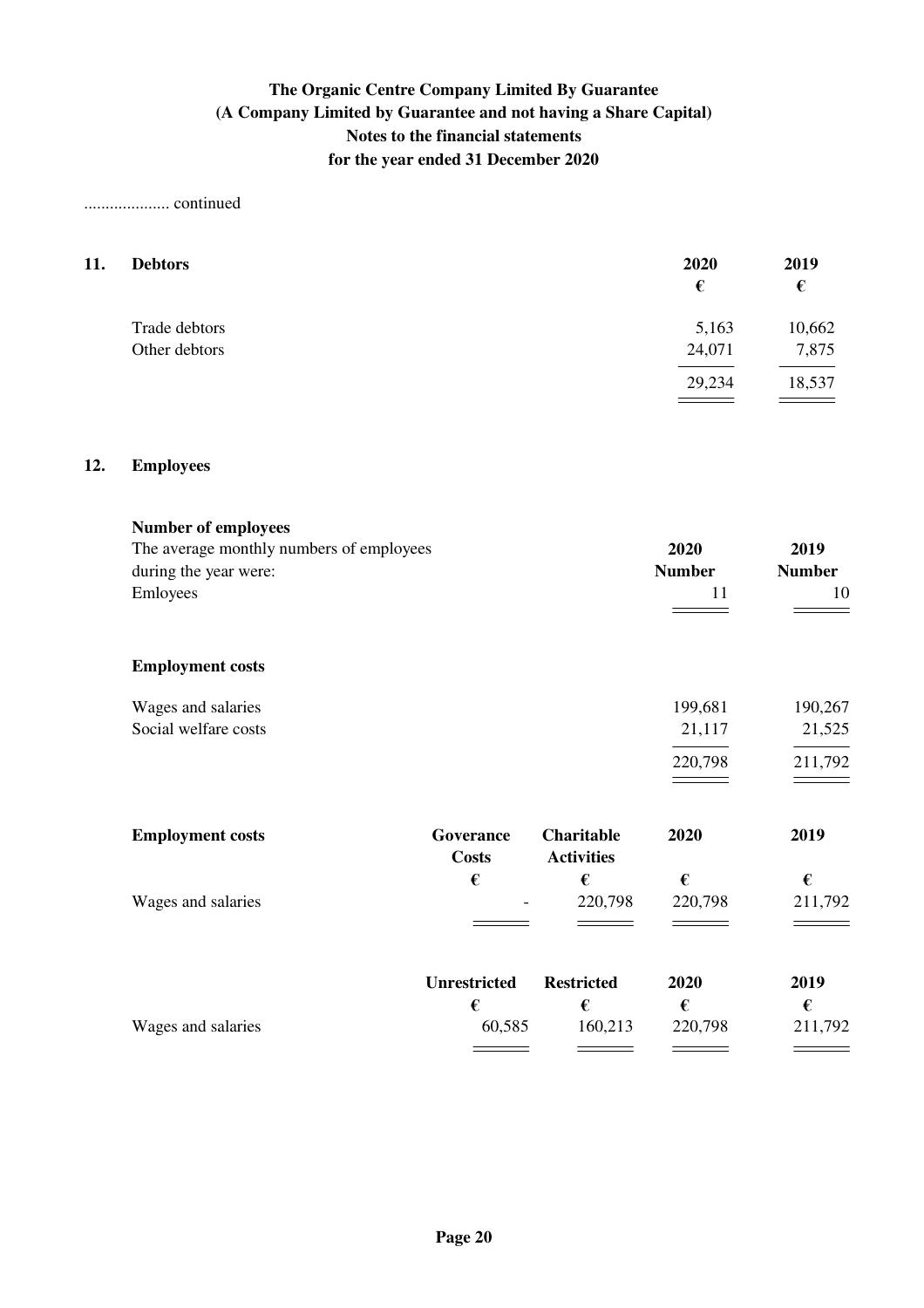.................... continued

#### **13. Creditors: amounts falling due within one year**

| within one year          | 2020<br>€ | 2019<br>€ |
|--------------------------|-----------|-----------|
| Loans & other borrowings |           |           |
| Bank overdraft           | (1)       | 21,942    |
| <b>Bank Loan</b>         | 9,416     | 9,047     |
| Other creditors          |           |           |
| Trade creditors          | 20,941    | 3,841     |
| Accruals                 | 2,850     | 2,850     |
|                          |           |           |
|                          | 33,206    | 37,680    |

## **14. Creditors: amounts falling due after more than one year**

|                 | 2020    | 2019    |
|-----------------|---------|---------|
|                 | €       | €       |
| Bank loans      | 75,232  | 84,947  |
| Deferred Income | 76,453  | 27,480  |
|                 | 151,685 | 112,427 |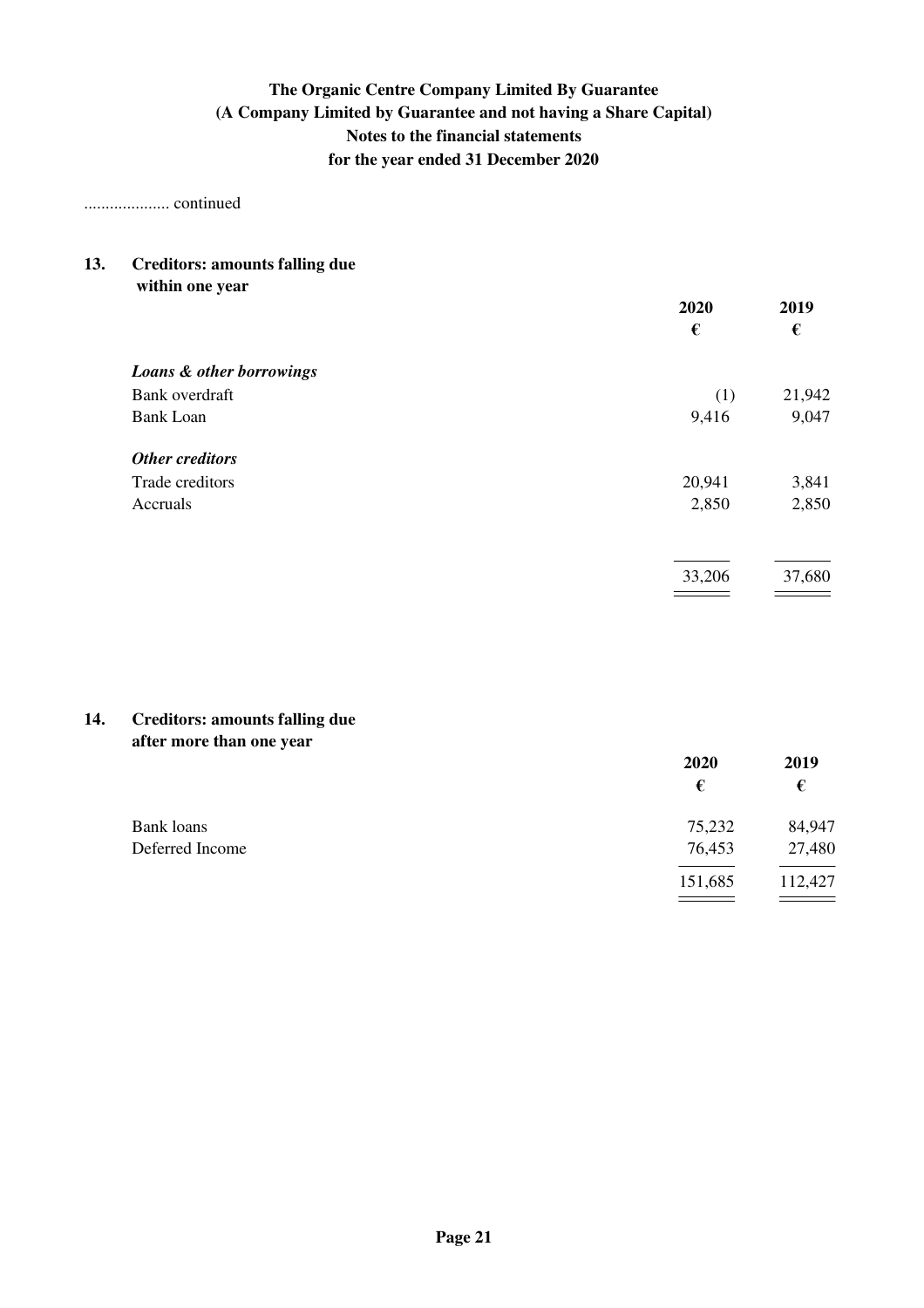.................... continued

## **15. Details of Borrowings**

| <b>Maturity Analysis</b> | Within | Between 1 | Between 2 | After   | <b>Total</b> |
|--------------------------|--------|-----------|-----------|---------|--------------|
|                          | 1 year | & 2 years | & 5 years | 5 years |              |
|                          | €      | €         |           |         |              |
| Bank loans               | 9,416  | 9,554     | 25,810    | 39,868  | 84,648       |
| At end of year           | 9,416  | 9,554     | 25,810    | 39,868  | 84,648       |
|                          |        |           |           |         |              |

### **Security:**

Triodos Bank N.V. holds the following security relating to the secured bank loan facility provided to the company:

(i) A charge to the value of  $£180,000$  on the company's land & buildings.

### **16. Accruals and deferred income**

|                          | 2020    | 2019    |
|--------------------------|---------|---------|
|                          | €       | €       |
| <b>Government grants</b> |         |         |
| At 1 January 2020        | 29,799  | 30,940  |
| Increase in year         | 5,699   | 4,203   |
|                          | 35,498  | 35,143  |
| Released in year         | (5,571) | (5,343) |
| At 31 December 2020      | 29,927  | 29,800  |
|                          |         |         |

| 17. | <b>Unrestricted funds</b> |          | $\mathbf{f}$ | $01/01/20$ Incoming Outgoing $31/12/20$<br>€ | €      |
|-----|---------------------------|----------|--------------|----------------------------------------------|--------|
|     | Unrestricted funds        | (29.780) |              | 310,305 (264,758)                            | 15,767 |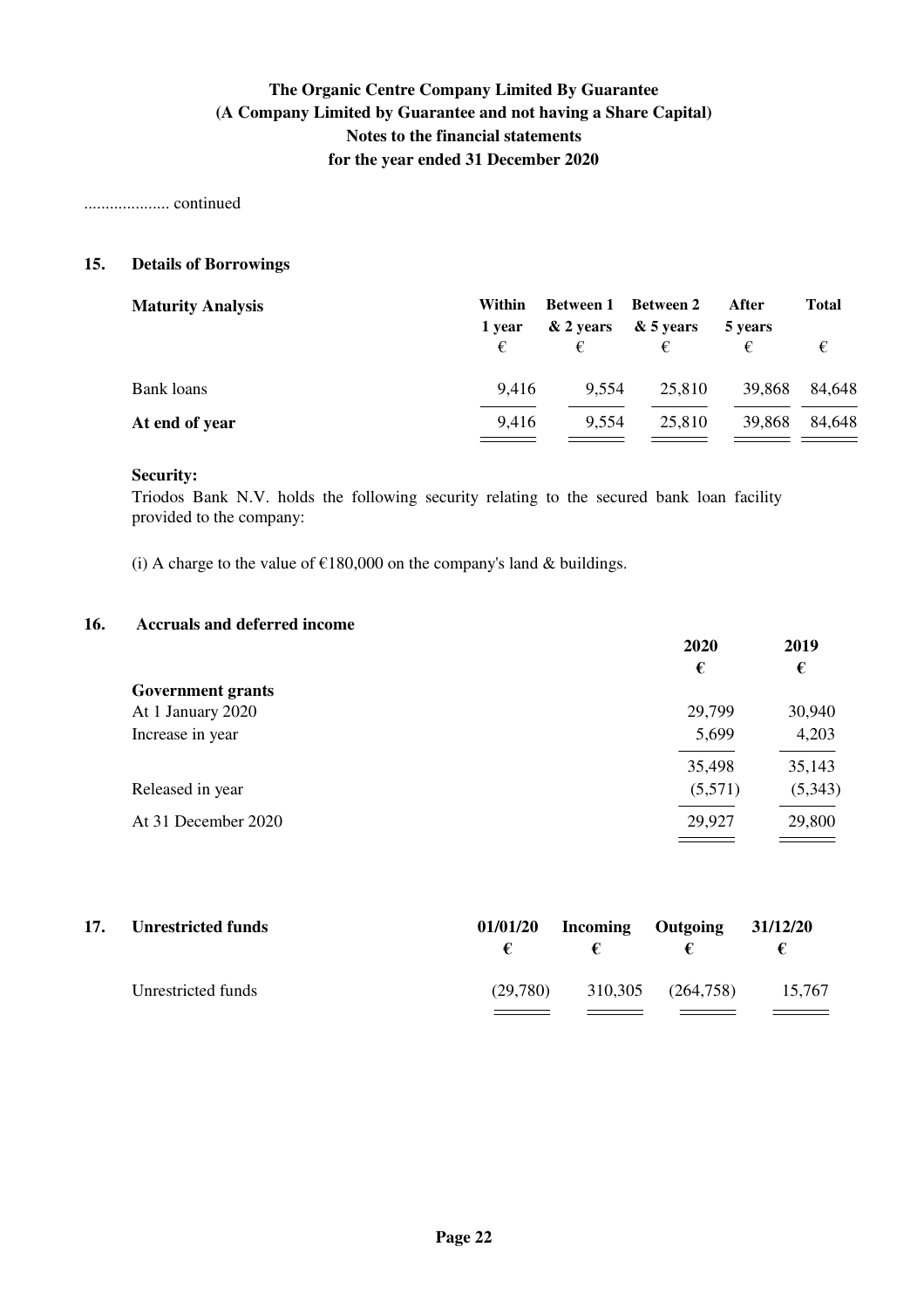## .................... continued

| 18. | <b>Restricted funds</b> | 01/01/20<br>€ | <b>Incoming</b> | Outgoing   | 31/12/20<br>€ |
|-----|-------------------------|---------------|-----------------|------------|---------------|
|     | Restricted funds        | 58,650        | 221,704         | (218, 836) | 61,518        |
|     | Restricted capital      | 54,055        | -               | (15,048)   | 39.007        |
|     |                         | 112,705       | 221,704         | (233, 884) | 100,525       |
|     |                         |               |                 |            |               |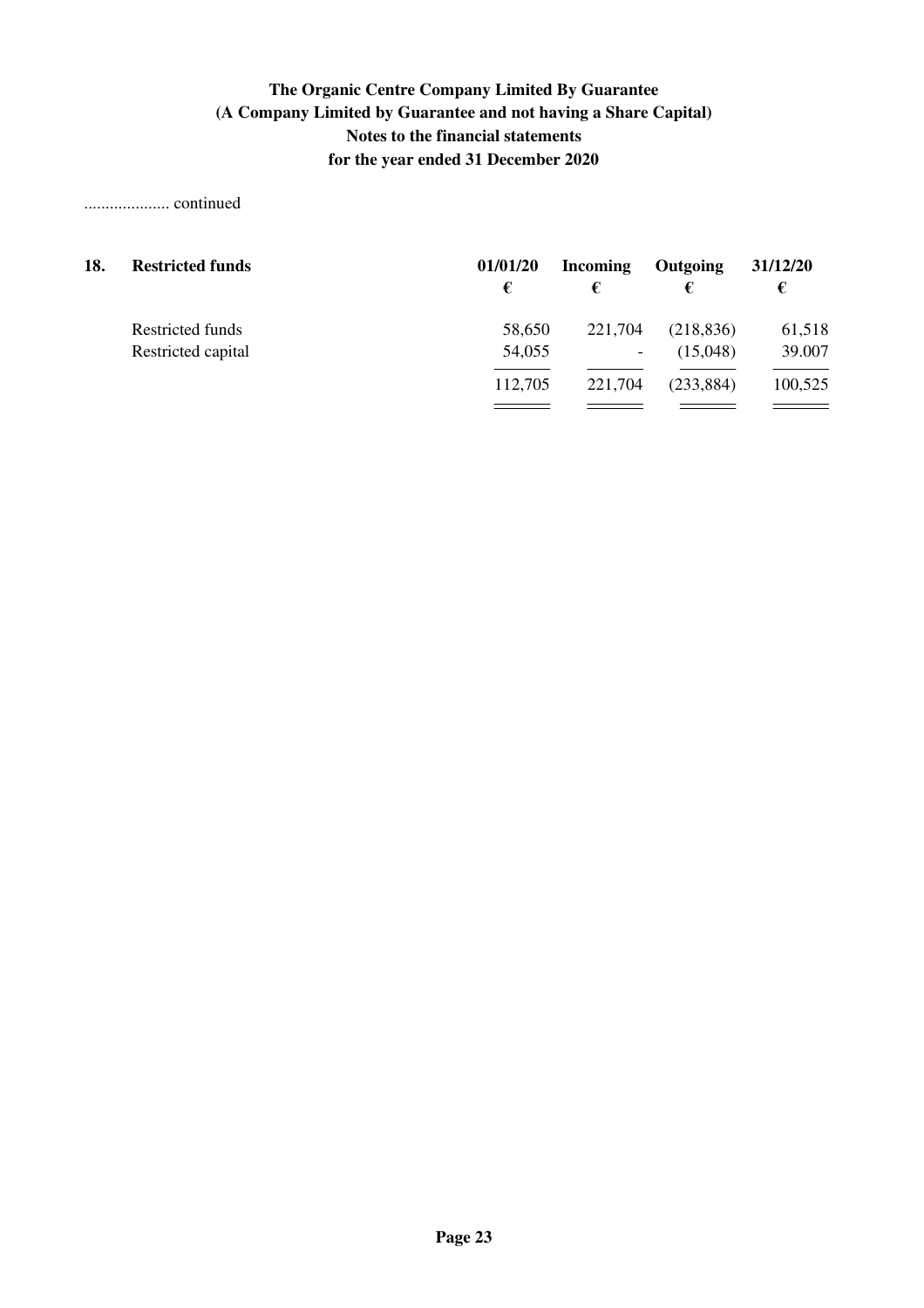### .................... continued

### **19. Grants received**

### **Grant 1**

Agency Pobal

Total Grant  $\epsilon$ 94,293 Expenditure  $\epsilon$ 94,293 Received year end 31-Dec-20 Capital grant Nil Restriction on use Support for staff wages

## **Grant 2**

Agency Mayo Sligo Leitrim ETB Sponsoring Government Department Department of Education and Skills Grant Programme Grant aid Total Grant  $\epsilon$ 86,000 Expenditure  $\epsilon$ 86,000 Term February 2020 - February 2021 Received year end 31-Dec-20 Capital grant Nil

### **Grant 3**

Agency **IEN** 

Grant Programme Core Funding Total Grant  $\epsilon$ 14,932 Expenditure  $\epsilon$ 14.932 Received year end 31-Dec-20 Capital grant Nil Restriction on use Unrestricted

### **Grant 4**

Agency LCDC Grant Programme Capital Expenditure Total Grant  $\epsilon$  5,698.89 Expenditure  $\epsilon$ 5.698.89

Sponsoring Government Department Devartment Department of Rural & Community Development Grant Programme Community Services Programme Term Expires 31 December 2020

Restriction on use Funding for the operation of a QQI Level 5 award in horticulture

Sponsoring Government Department 1 Department of the Environment, Community & Local Government Term 1 January - 31 December 2020

Sponsoring Government Department **Rural Development LEADER** Programme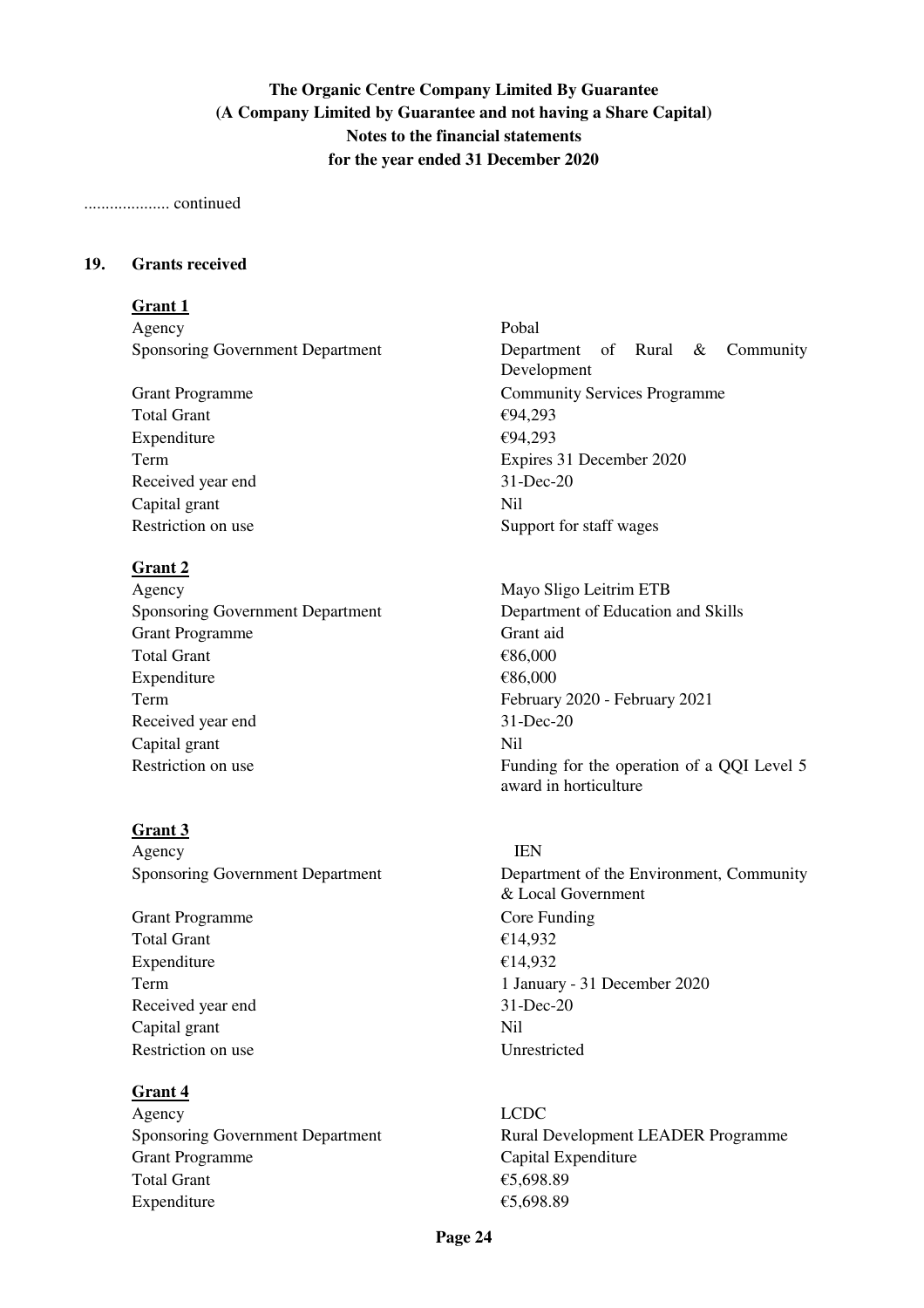## .................... continued

Received year end 31-Dec-20 Capital grant Yes

## **Grant 5**

Agency Pobal

Total Grant  $\epsilon$ 48,359 Expenditure  $\epsilon$ 41,401 Received year end 31-Dec-20 Capital grant Nil

## **Grant 6**

Agency National Agency Sponsoring Government Department Leargas The Exchange Bureau Grant Programme European Solidarity Corps Total Grant  $\epsilon$ 33,128 Expenditure  $\epsilon$ 4,471 Term 01 January 2020 - 30 April 2021 Received year end  $\epsilon$ 23,189 Capital grant Nil Restriction on use Project Future Food Sovereignty

## **Grant 7**

Agency Fáilte Ireland Grant Programme Website Improvement Programme Total Grant  $\epsilon$  10.037 Expenditure  $\epsilon$  10.037 Term 1 January - 31 December 2020 Received year end n/a - received during 2021 Capital grant Nil Restriction on use Website improvement costs

## **Additional notes as per circular 13/2014**

Term Expires 31 December 2020 Restriction on use Capital Expenditure

Sponsoring Government Department Development Department of Rural & Community Development Grant Programme Covid 19 Stability Scheme Term Expires 31 December 2020 Restriction on use Non-pay costs e.g. Rent/lease of premises, utilities, loan repayments, bank interest etc.

Sponsoring Government Department National Tourism Development Authority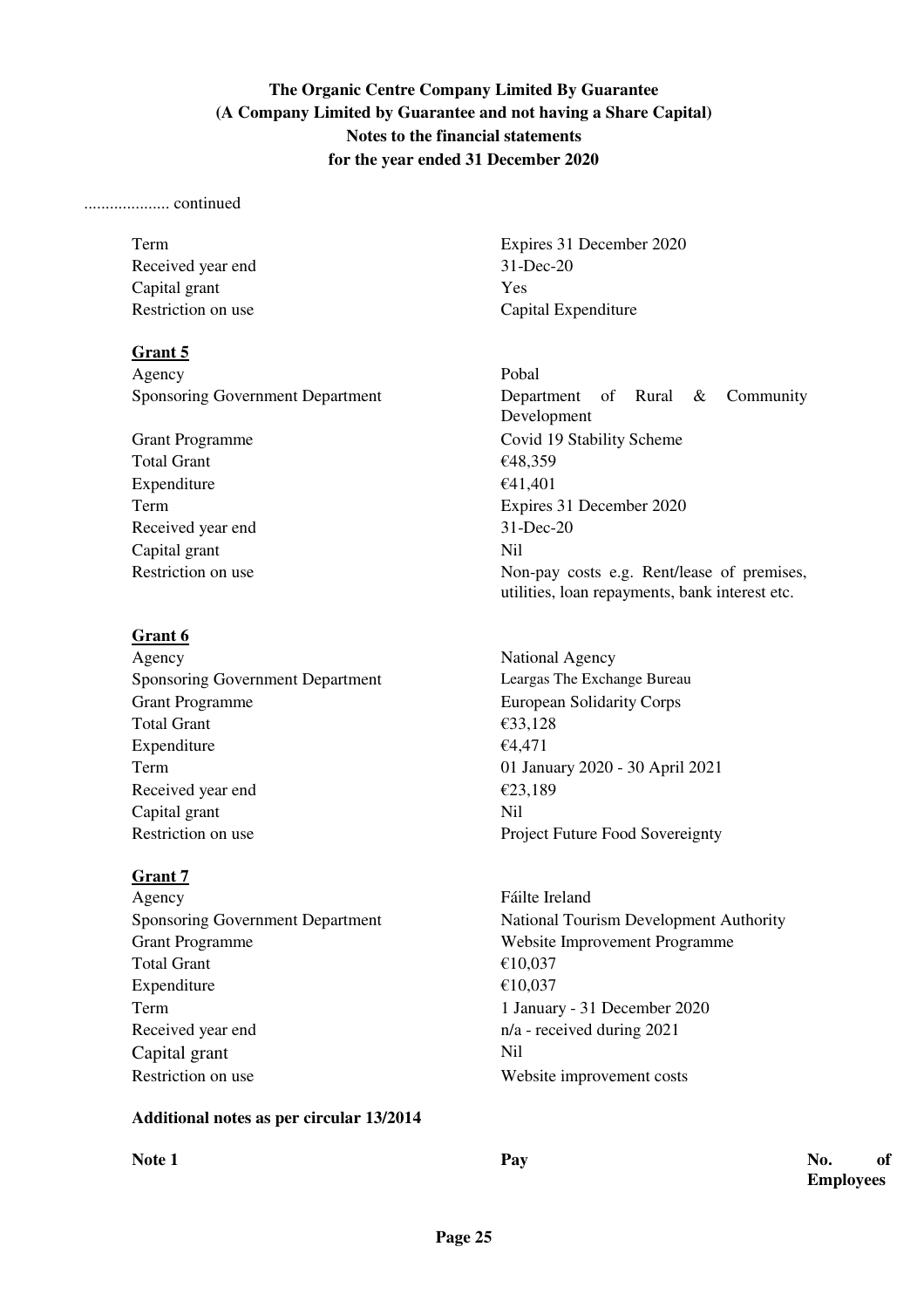.................... continued

| <b>Employee Wages</b> | €60,000 - €70,000 |  |
|-----------------------|-------------------|--|
|                       | €70,000 - €80,000 |  |

Overall figure for total employer pension contributions€0

## **Note 2**

The Organic Centre Company Limited by Guarantee is Tax compliant.

## **20. Company limited by guarantee**

The company is one limited by guarantee not having a share capital. The liability of each member, in the event of the company being wound up is  $£1.27$ .

## **21. APB Ethical Standard - Provisions Available for Small Entities**

In common with many other businesses of our size and nature we use our auditors to prepare and submit returns to the Revenue Commissioners and assist with the preparation of the financial statements.

### **22. Accounting periods**

The current accounts are for a full year. The comparative accounts are for a full year.

### **23. Approval of financial statements**

The board of directors approved these financial statements for issue on . 22nd July 2021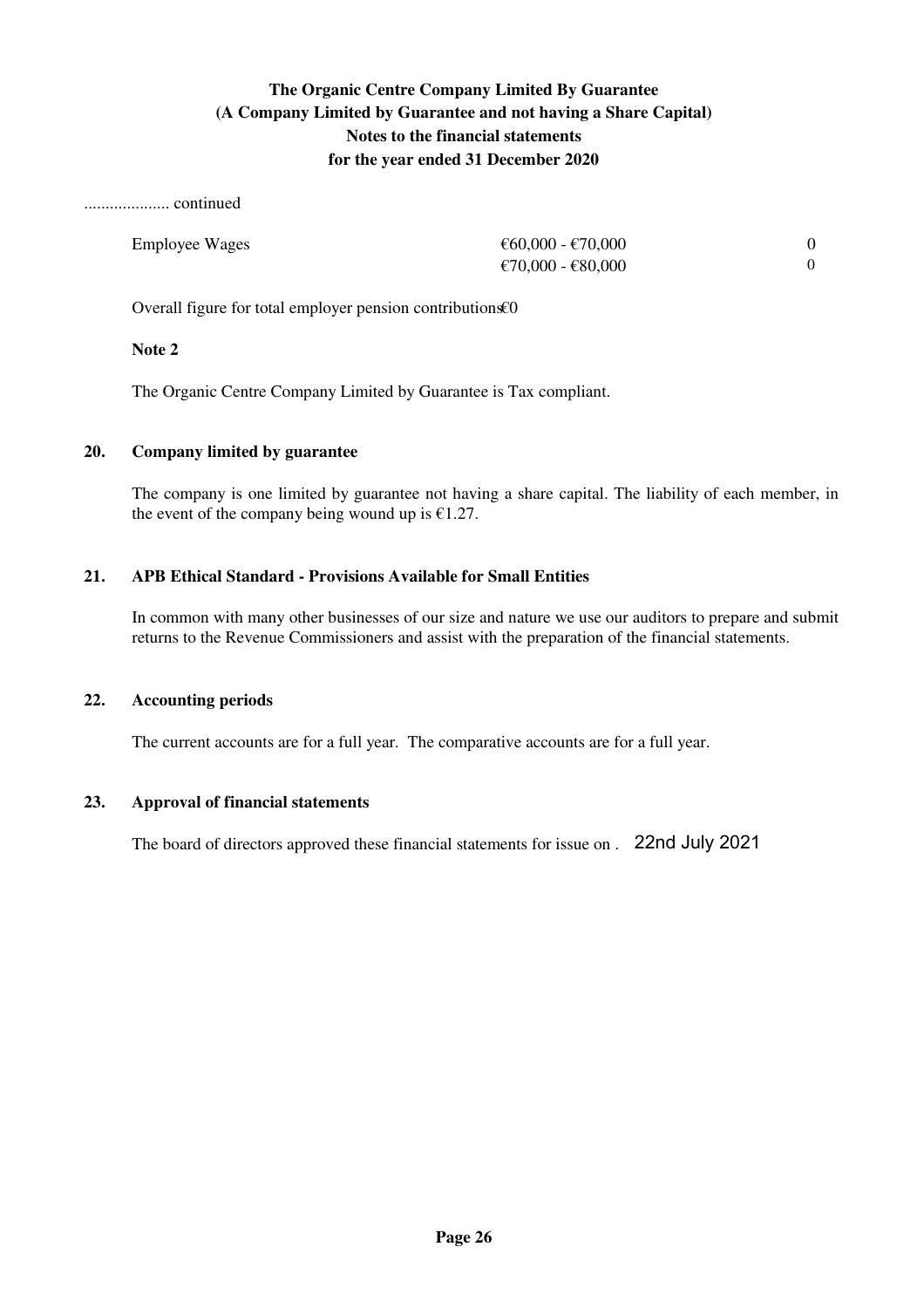**The Organic Centre Company Limited By Guarantee (A Company Limited by Guarantee and not having a Share Capital)**

**The following pages do not form part of the statutory accounts.**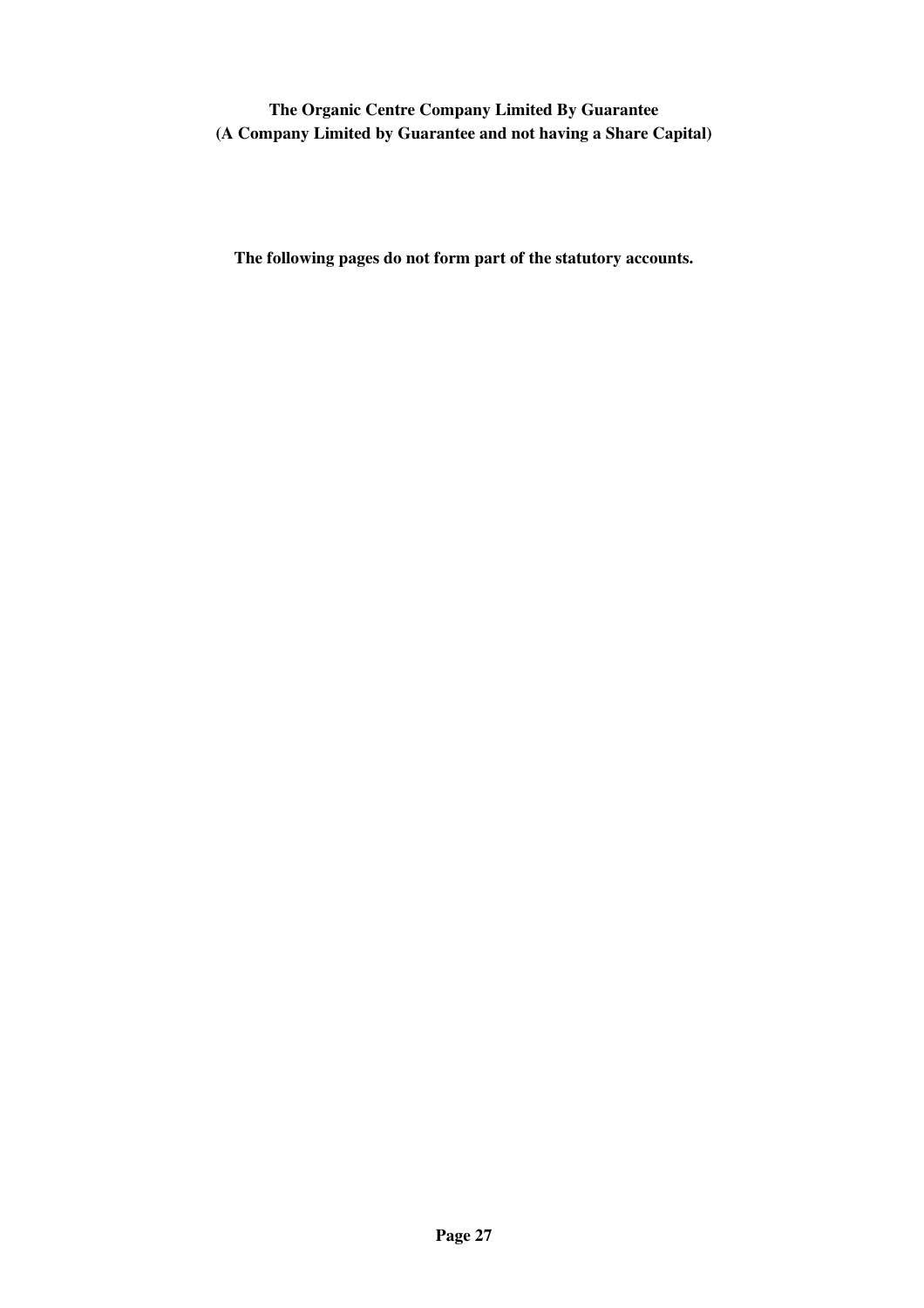**€ €**

|                                     |        | 2020   |
|-------------------------------------|--------|--------|
|                                     |        | €      |
| <b>Community Services Programme</b> |        |        |
| <b>Income</b>                       |        |        |
| <b>Grants Received</b>              |        | 94,293 |
|                                     |        | 94,293 |
| <b>Administrative expenses</b>      |        |        |
| Wages & Salaries                    | 94,293 |        |
|                                     |        | 94,293 |
| (Deficit)/ Surplus for Year         |        | ۰      |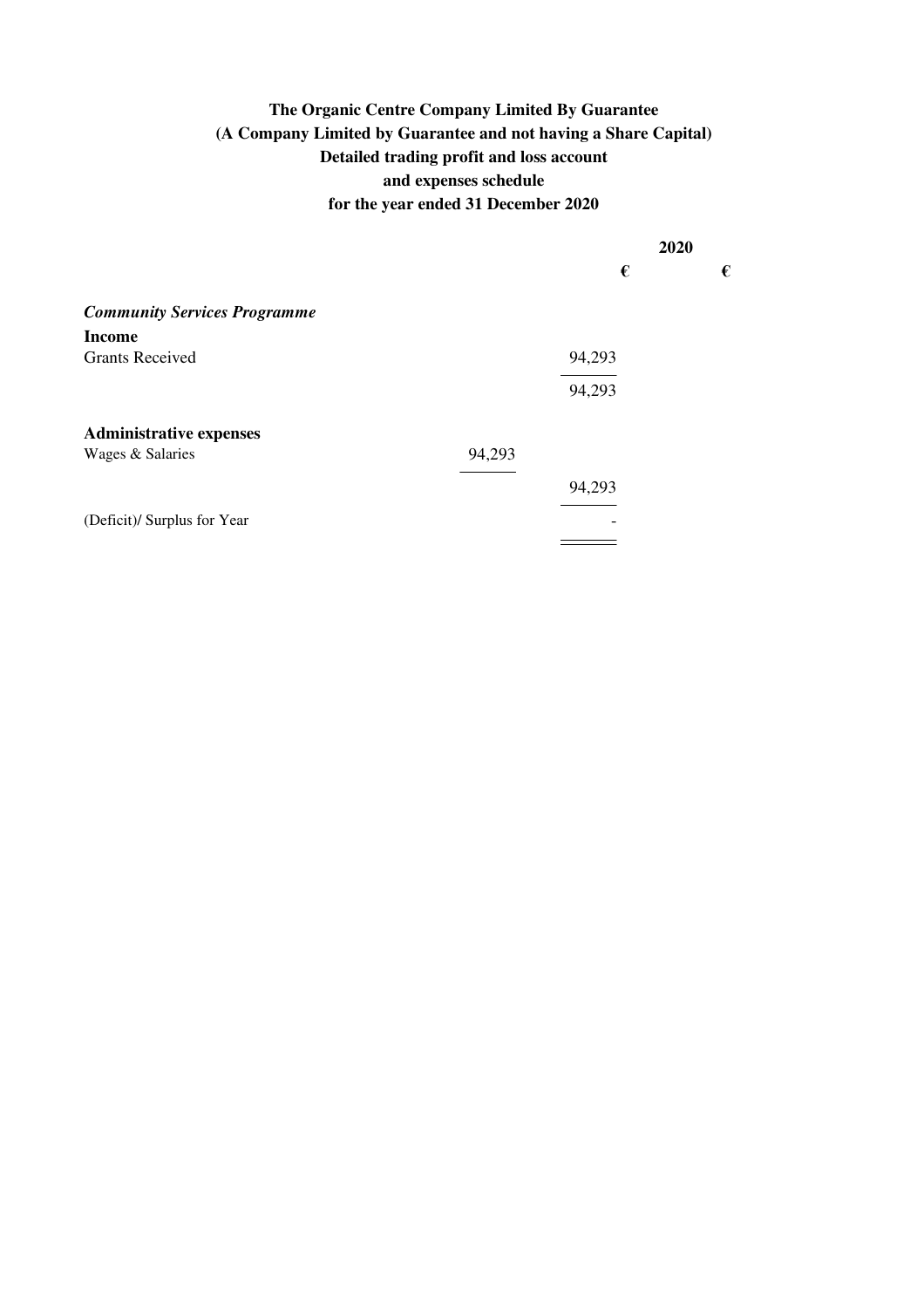|                                             |        | 2020    |  |   |
|---------------------------------------------|--------|---------|--|---|
|                                             |        | €       |  | € |
| <b>Urestricted funds - Income</b>           |        |         |  |   |
| IEN - Core Funding                          |        | 14,932  |  |   |
| Miscellaneous Income                        |        | 400     |  |   |
| Shop & Restaurant Sales                     |        | 209,982 |  |   |
| Cafe Sales                                  |        | 2,597   |  |   |
| Course Fees & Gift Vouchers                 |        | 20,752  |  |   |
| Weekday training/Professional services      |        | 7,367   |  |   |
| <b>Brochure Advertising</b>                 |        | 8,833   |  |   |
| Tours, Room Hire, Open days                 |        | 51      |  |   |
| Membership, Donations & Other Income        |        | 3,990   |  |   |
| Other Funding                               |        | 41,401  |  |   |
|                                             |        | 310,305 |  |   |
| <b>Administrative expenses</b>              |        |         |  |   |
| Wages & Salaries - Non Funded               | 60,585 |         |  |   |
| Contract workers                            | 14,631 |         |  |   |
| Cafe Costs                                  | 2,959  |         |  |   |
| <b>Shop Purchases</b>                       | 89,009 |         |  |   |
| <b>Brochure Costs</b>                       | 3,576  |         |  |   |
| <b>Garden Expenses</b>                      | 9,107  |         |  |   |
| <b>Course Expenses</b>                      | 4,904  |         |  |   |
| <b>Weekday Training</b>                     | 398    |         |  |   |
| Tours, Room Hire, Open day                  | 543    |         |  |   |
| Light & Heat                                | 6,275  |         |  |   |
| <b>Cleaning Expenses</b>                    | 1,025  |         |  |   |
| Repairs & Maintenance                       | 8,351  |         |  |   |
| Outreach Training Costs - off site SEAI etc | 4,140  |         |  |   |
| Printing & Stationery                       | 16,514 |         |  |   |
| Advertising & Publicity                     | 1,724  |         |  |   |
| Telephone                                   | 3,310  |         |  |   |
| Discount Allowed                            | 1      |         |  |   |
| <b>Bad Debts</b>                            | 1,347  |         |  |   |
| <b>Accountancy Fees</b>                     | 2,138  |         |  |   |
| Loan/Bank Interest & charges                | 8,116  |         |  |   |
| <b>Travel Expenses</b>                      | 3,290  |         |  |   |
| Legal & professional                        | 359    |         |  |   |
| Insurance                                   | 10,360 |         |  |   |
| Computer & IT Costs                         | 1,874  |         |  |   |
| Leasing                                     | 1,989  |         |  |   |
| <b>General Expenses</b>                     | 2,586  |         |  |   |
| Subscriptions & Licence fees                | 872    |         |  |   |
| Depreciation                                | 4,775  |         |  |   |
|                                             |        |         |  |   |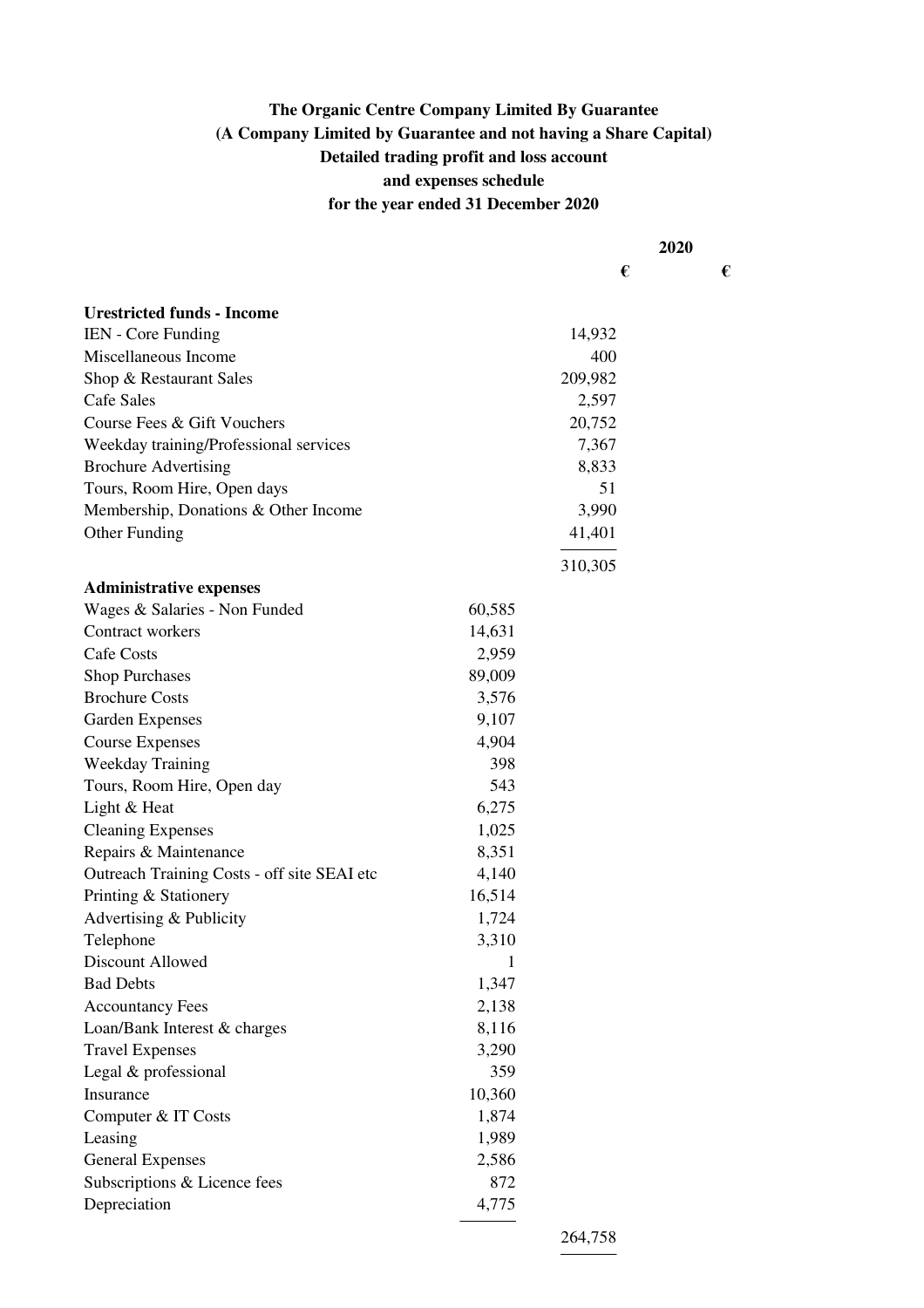**2020**

**€ €**

(Deficit)/ Surplus for Year 45,547

 $\frac{1}{\sqrt{1-\frac{1}{2}}\left(1-\frac{1}{2}\right)}\left(1-\frac{1}{2}\right)$